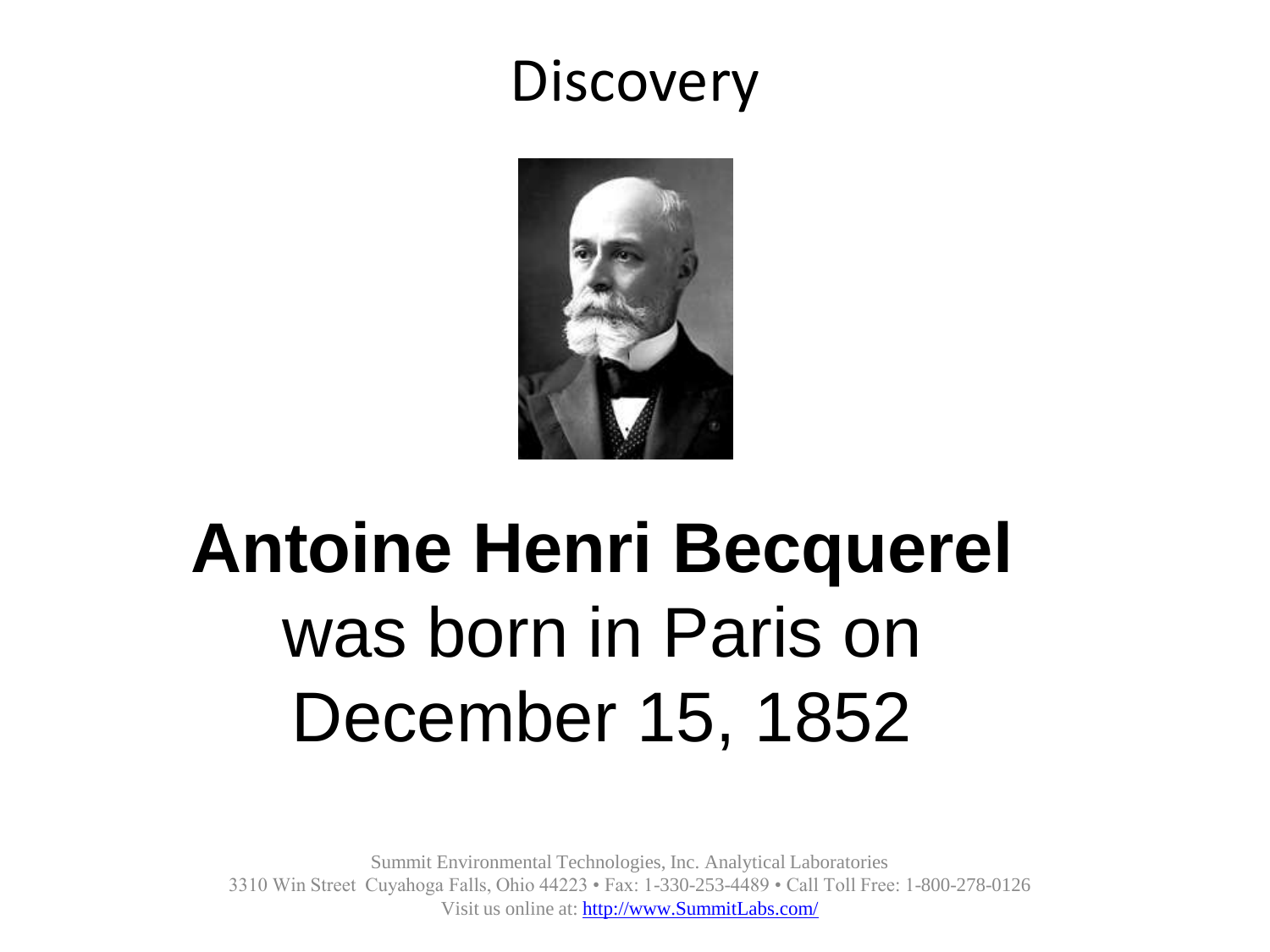#### **Discovery**

• The early researchers also discovered that many other [chemical elements](http://en.wikipedia.org/wiki/Chemical_element) besides uranium have [radioactive isotopes.](http://en.wikipedia.org/wiki/Radionuclide) A systematic search for the total radioactivity in uranium ores also guided [Marie Curie](http://en.wikipedia.org/wiki/Marie_Curie) to isolate a new element [polonium](http://en.wikipedia.org/wiki/Polonium) and to separate a new element [radium](http://en.wikipedia.org/wiki/Radium) from [barium.](http://en.wikipedia.org/wiki/Barium) The two elements' chemical similarity would otherwise have made them difficult to distinguish.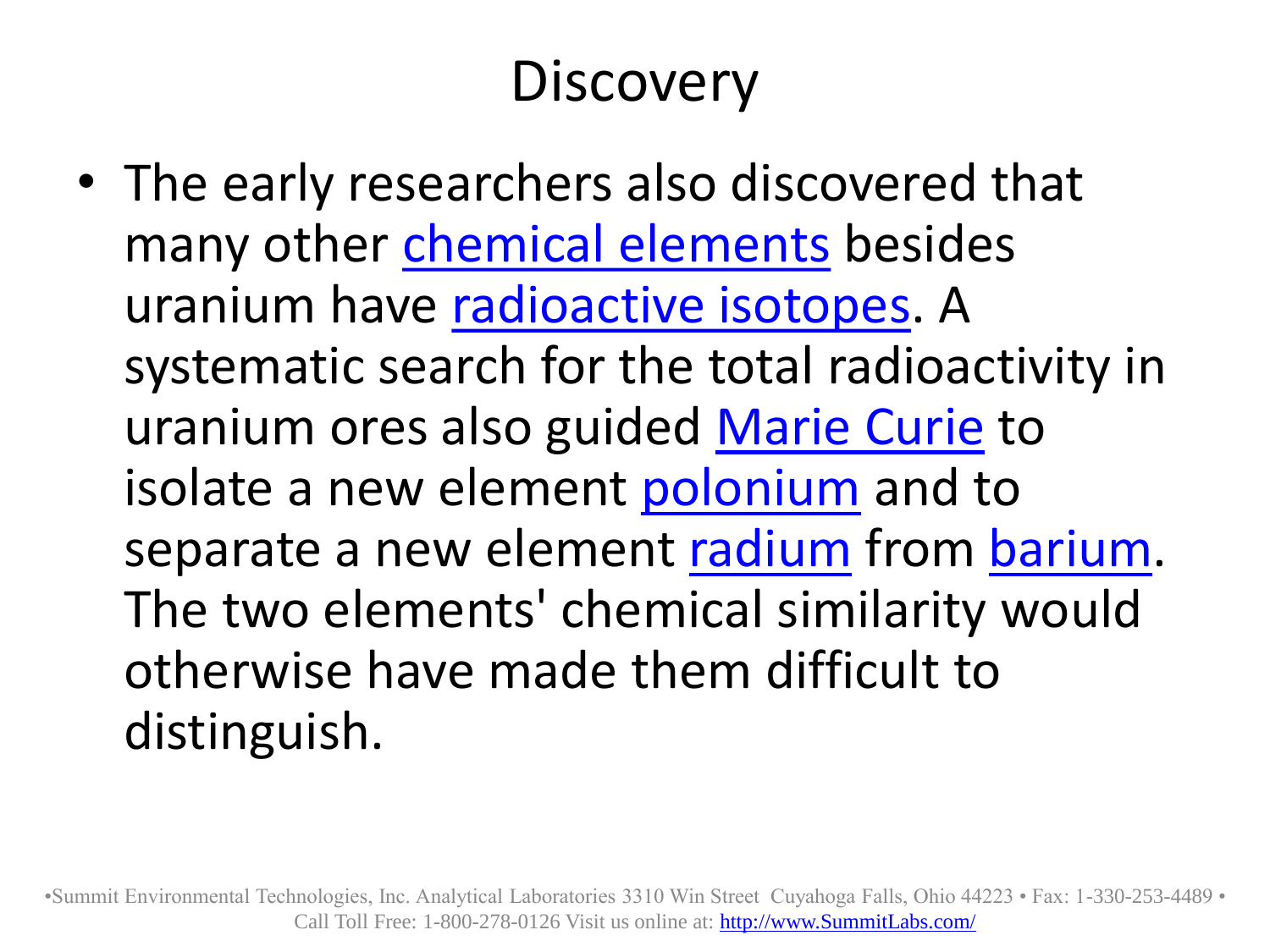#### **Discovery**



### **Marie Curie**, *née* Maria Sklodowska, was born in Warsaw on November 7, 1867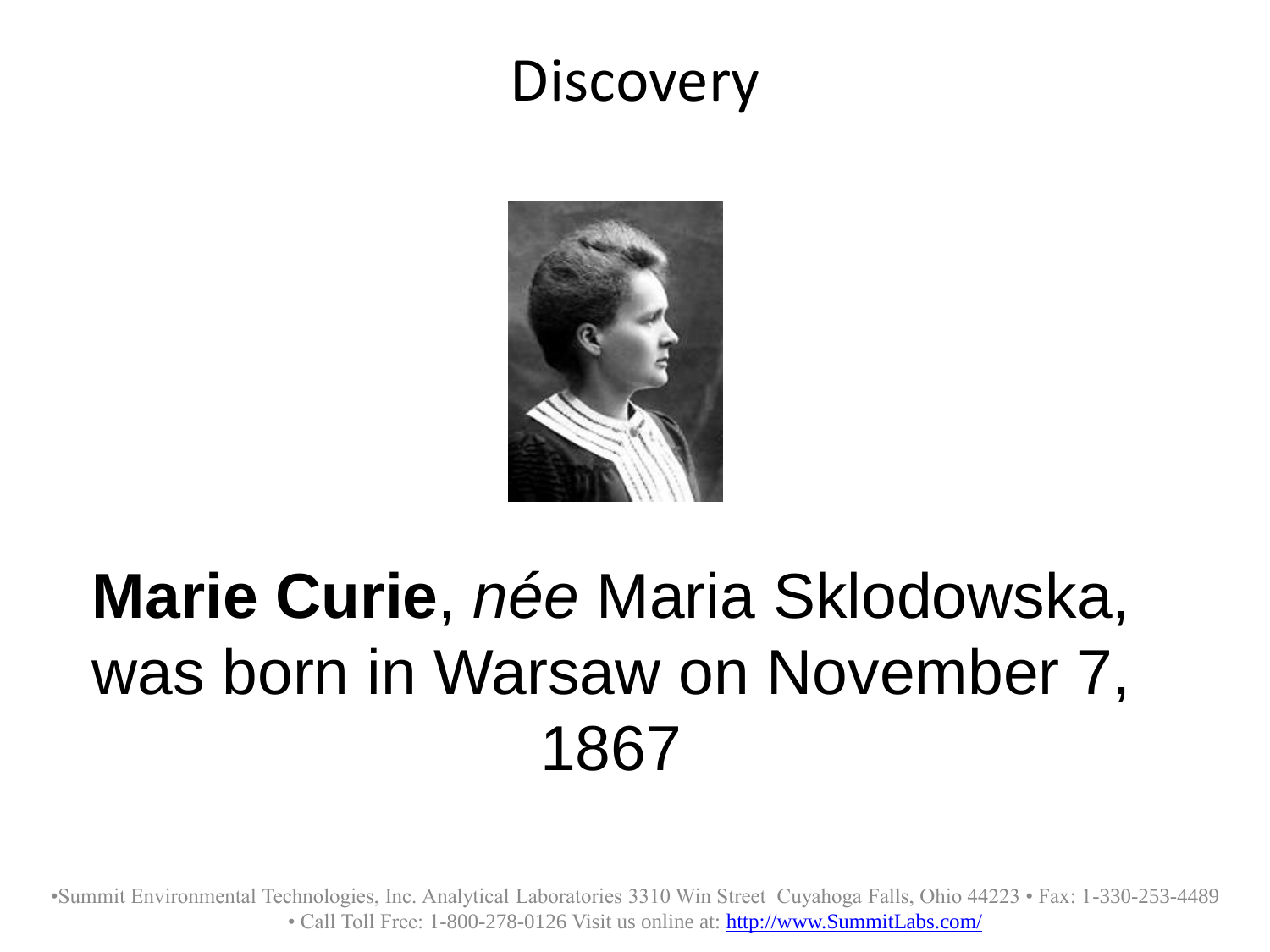#### • All substance are made of atoms.

These have electrons (e) around the outside, and a nucleus in the middle. The nucleus consists of protons (p) and neutrons (n), and is extremely small. In some types of atom, the nucleus is unstable, and will decay into a more stable atom. This radioactive decay is completely spontaneous. Most radioactive substances have many more particles in their nucleus.



•Summit Environmental Technologies, Inc. Analytical Laboratories 3310 Win Street Cuyahoga Falls, Ohio 44223 • Fax: 1-330-253-4489 • Call Toll Free: 1-800-278-0126 Visit us online at: [http://www.SummitLabs.com/](http://www.summitlabs.com/)

Lithium atom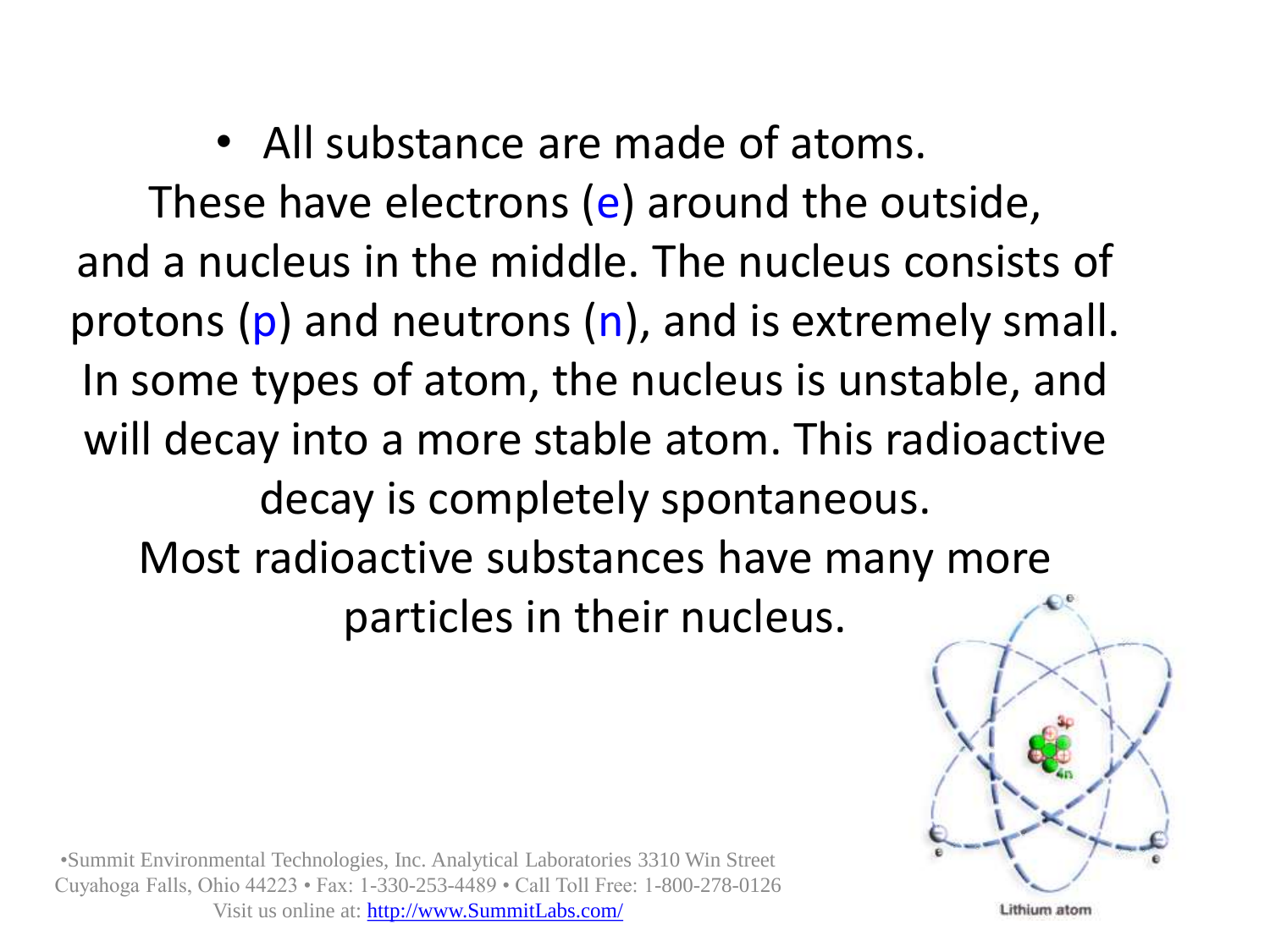# What's an isotope?

• So isotopes of an atom have the same number of protons, but a different number of neutrons.

• Just because something is called an isotope doesn't necessarily mean it's radioactive.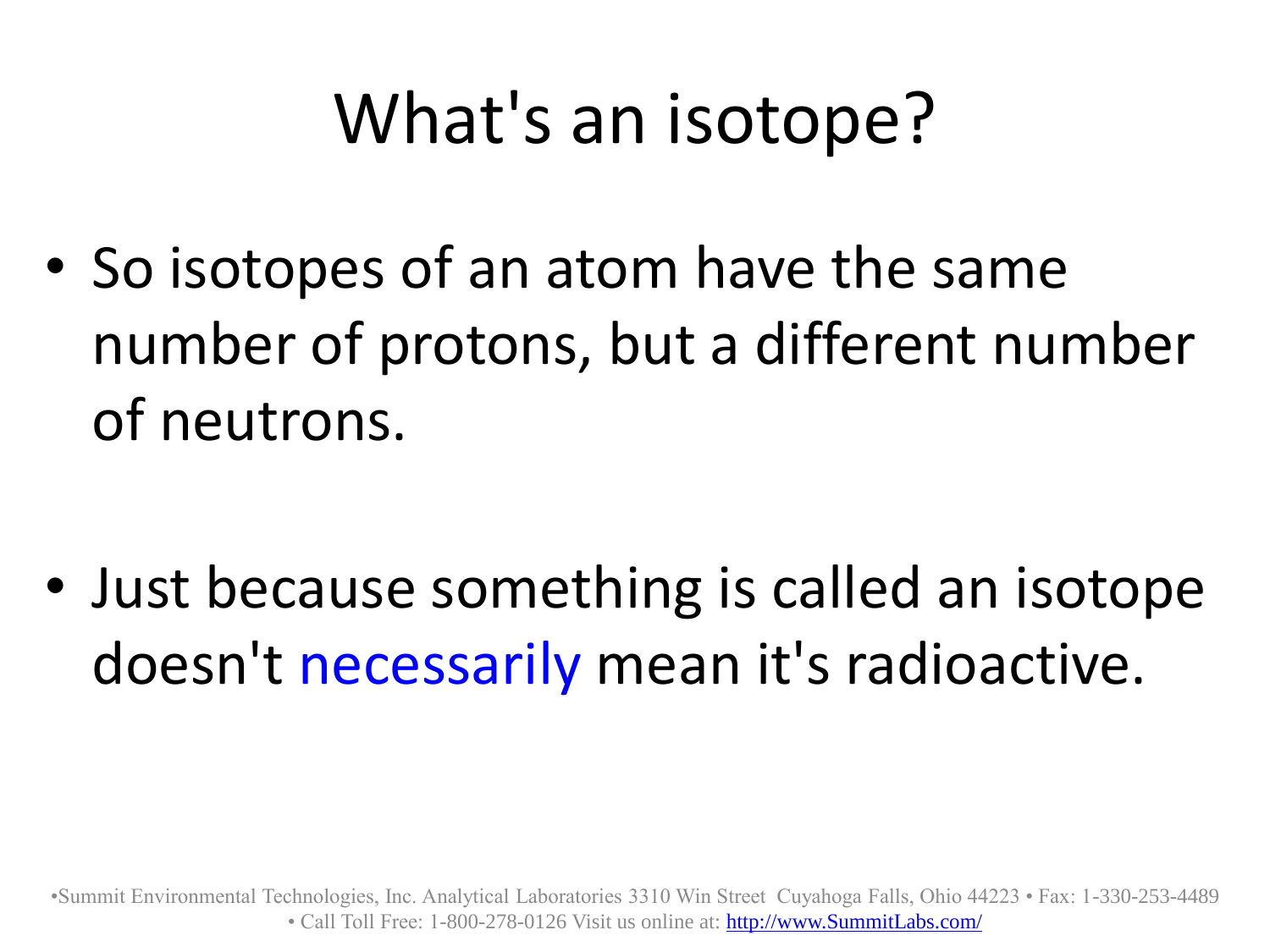- Radioactivity is the spontaneous disintegration of atomic nuclei. The nucleus emits alpha particles, ß particles, or *electromagnetic* rays during this process.
- There are three common types of radioactive decay, alpha, beta, and gamma. The difference between them is the particle emitted by the nucleus during the decay process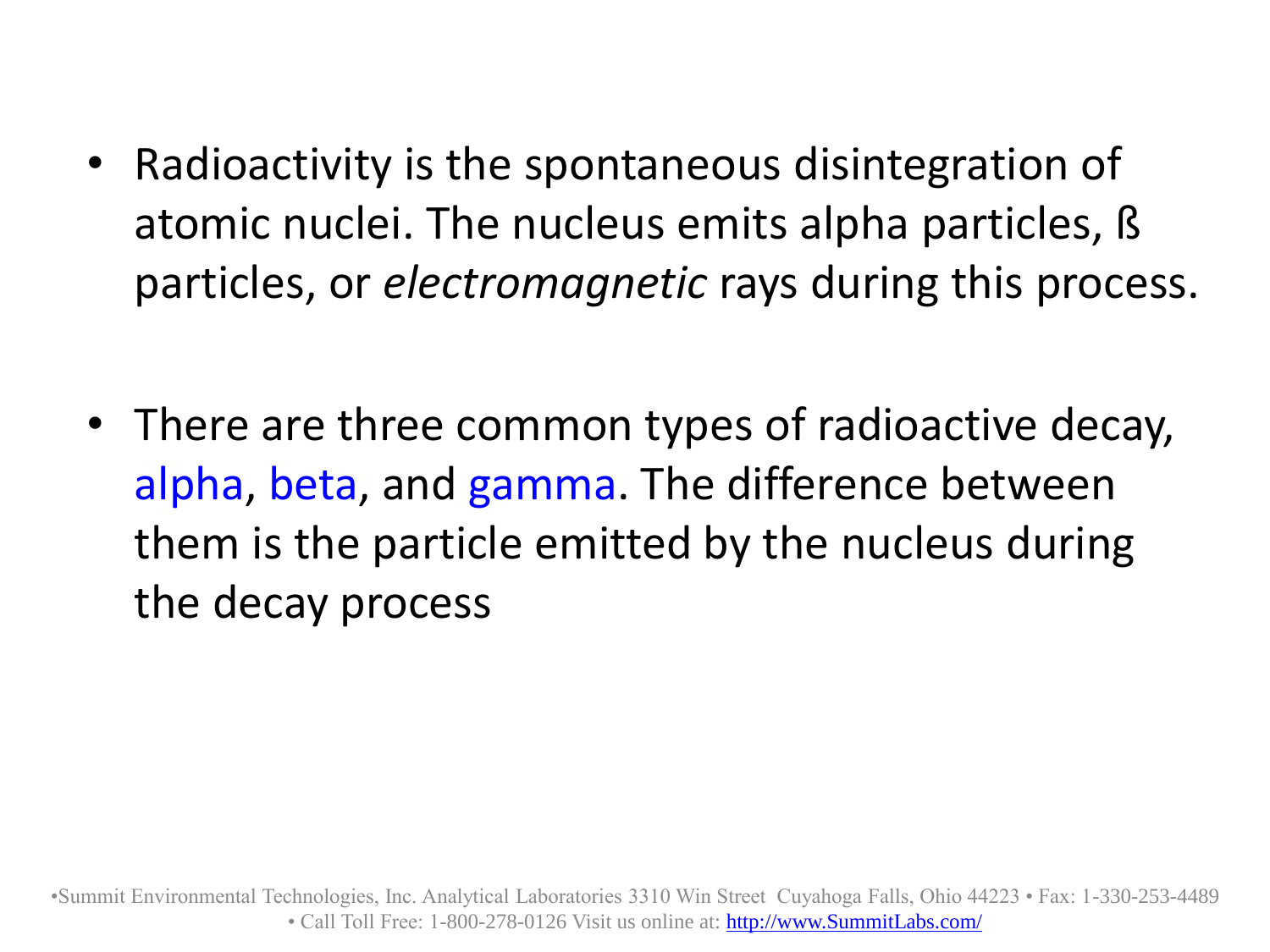### Alpha, Beta particles

- Alpha particles are made of 2 protons and 2 neutrons. We can write them as a helium nucleus .
- Because they have a large charge, alpha particles [ionize](http://home.clara.net/darvill/nucrad/ionise.htm) other atoms strongly.
- Beta particles is often an electron. If an electron is involved the number of neutrons in the nucleus decreases by one and the number of protons increases by one.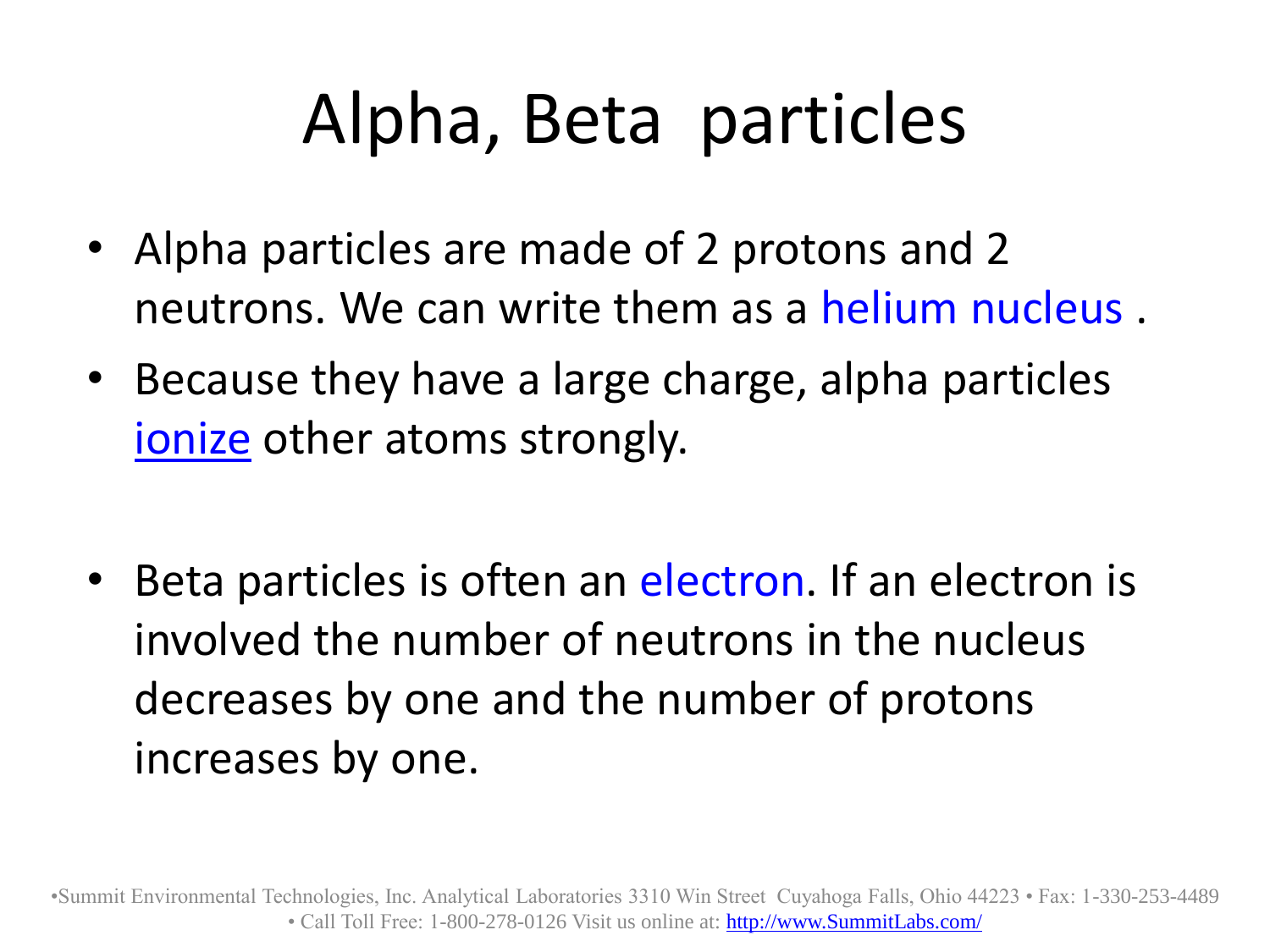### Alpha and Beta particles





Beta particle: The same as an electron

• **Alpha** • **Beta**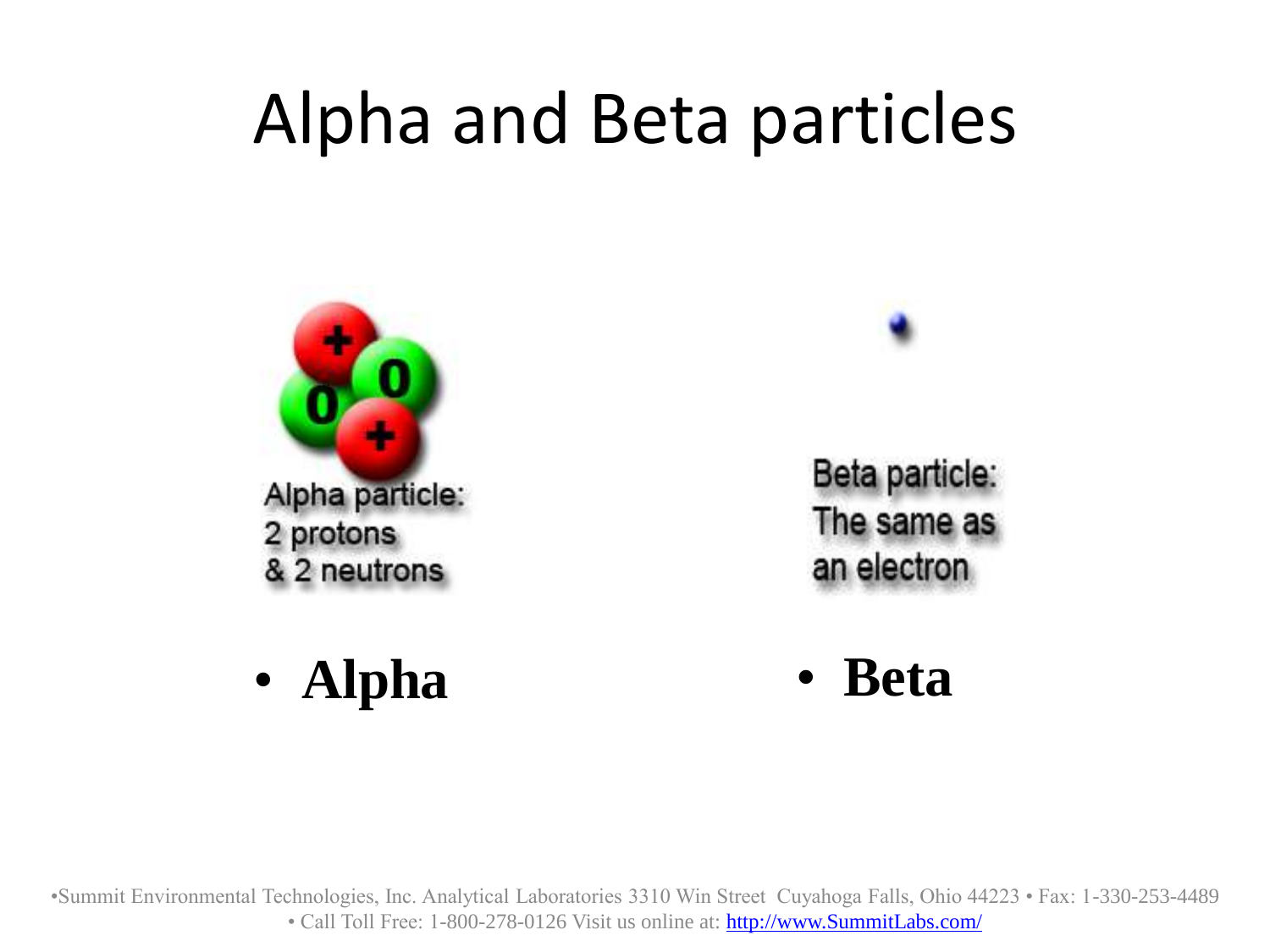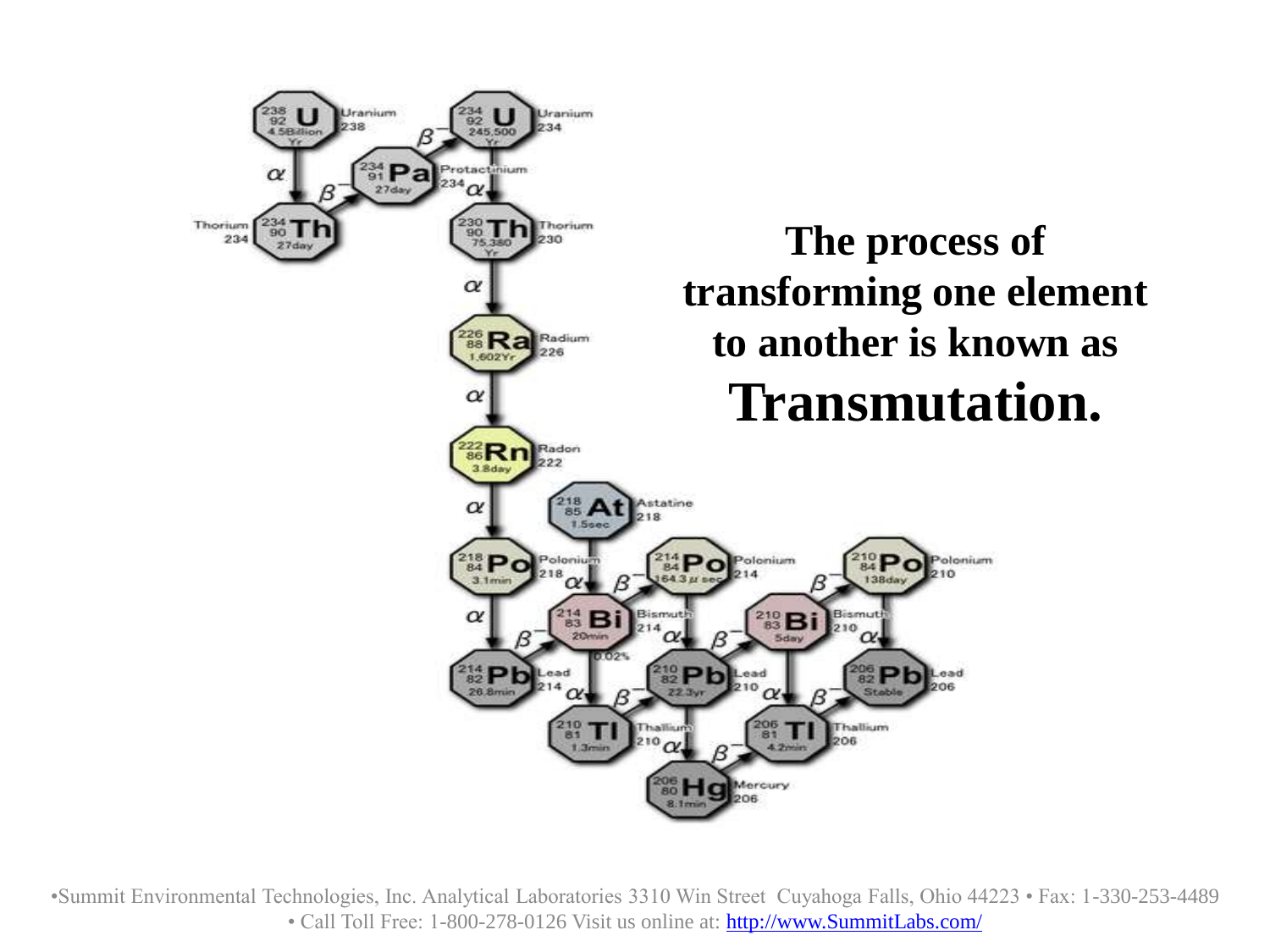

• **Gamma rays do not directly ionize other atoms, although they may cause atoms to emit other particles which will then cause ionization.**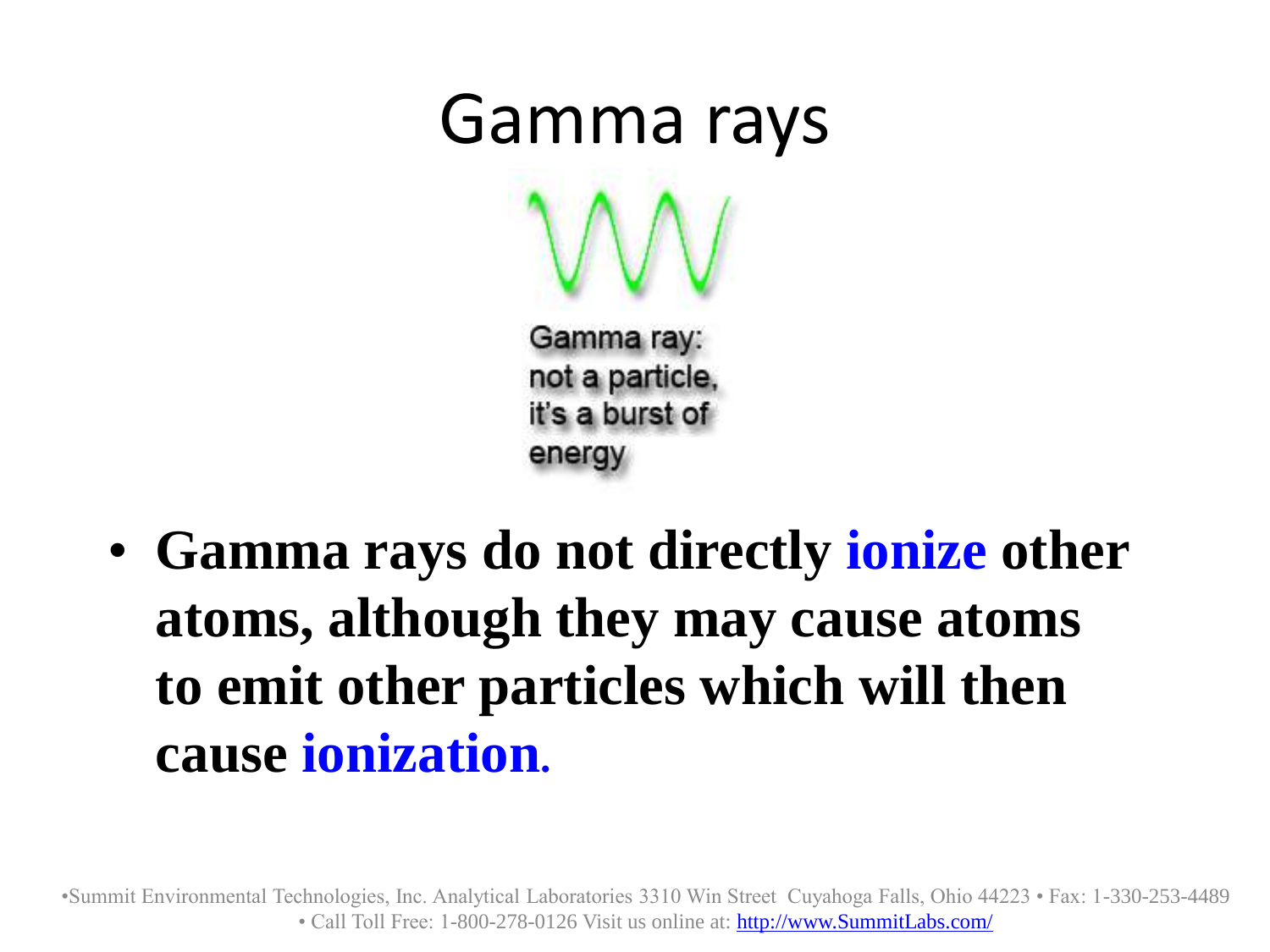#### Penetration of Matter



| <b>Penetrating</b><br>Low<br><b>Alpha</b><br>power | <b>Medium</b><br><b>Beta</b> | <b>High</b><br><b>Gamma</b> |
|----------------------------------------------------|------------------------------|-----------------------------|
|----------------------------------------------------|------------------------------|-----------------------------|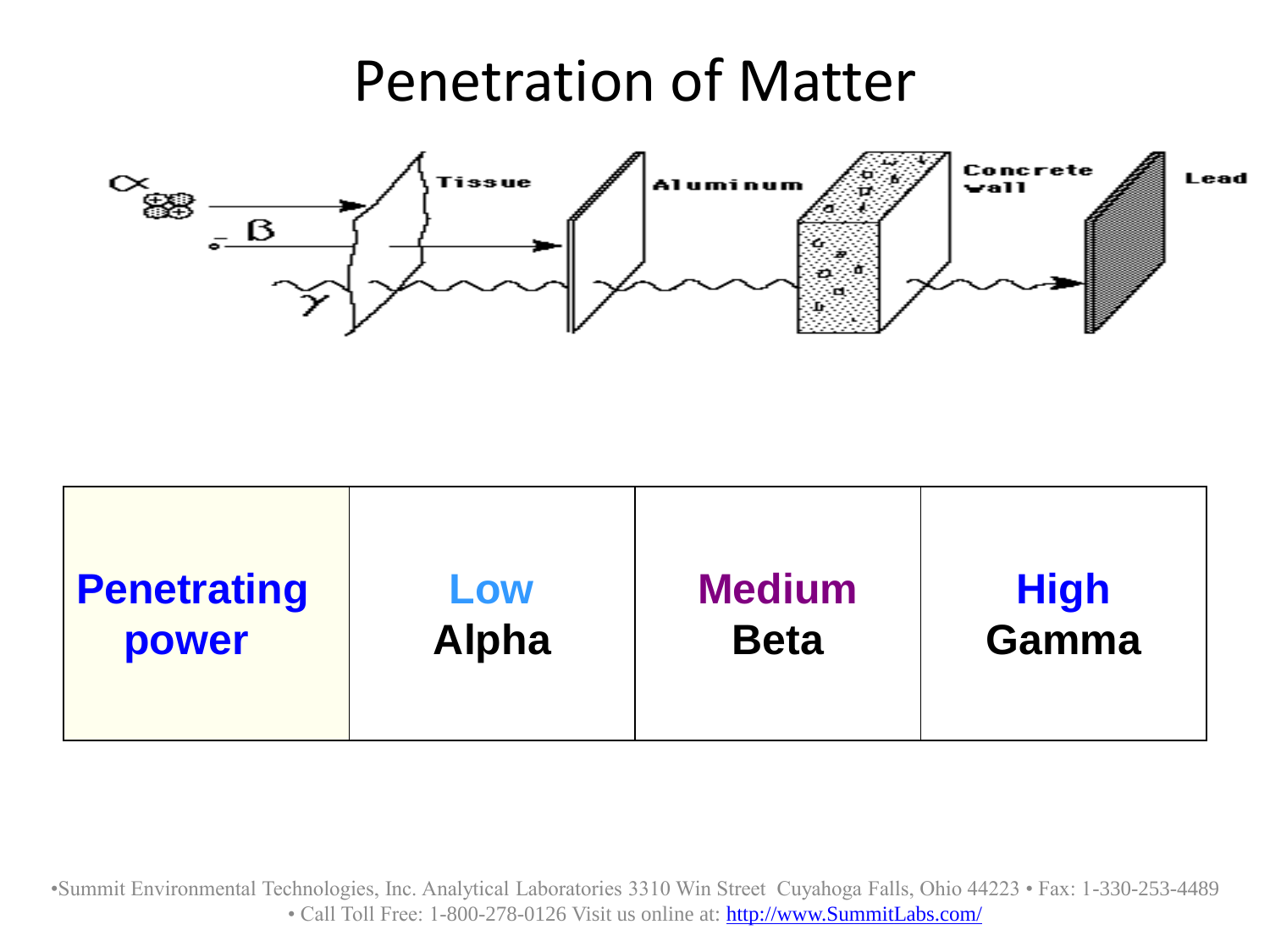# Half Life

- Radioactive decay rates are normally stated in terms of their [half-lives](http://hyperphysics.phy-astr.gsu.edu/hbase/nuclear/halfli.html), and the half-life of a given nuclear species is related to its [radiation risk.](http://hyperphysics.phy-astr.gsu.edu/hbase/nuclear/radrisk.html)
- The original term, dating to 1907, was "half-life period", which was later shortened to "half-life" in the early 1950s.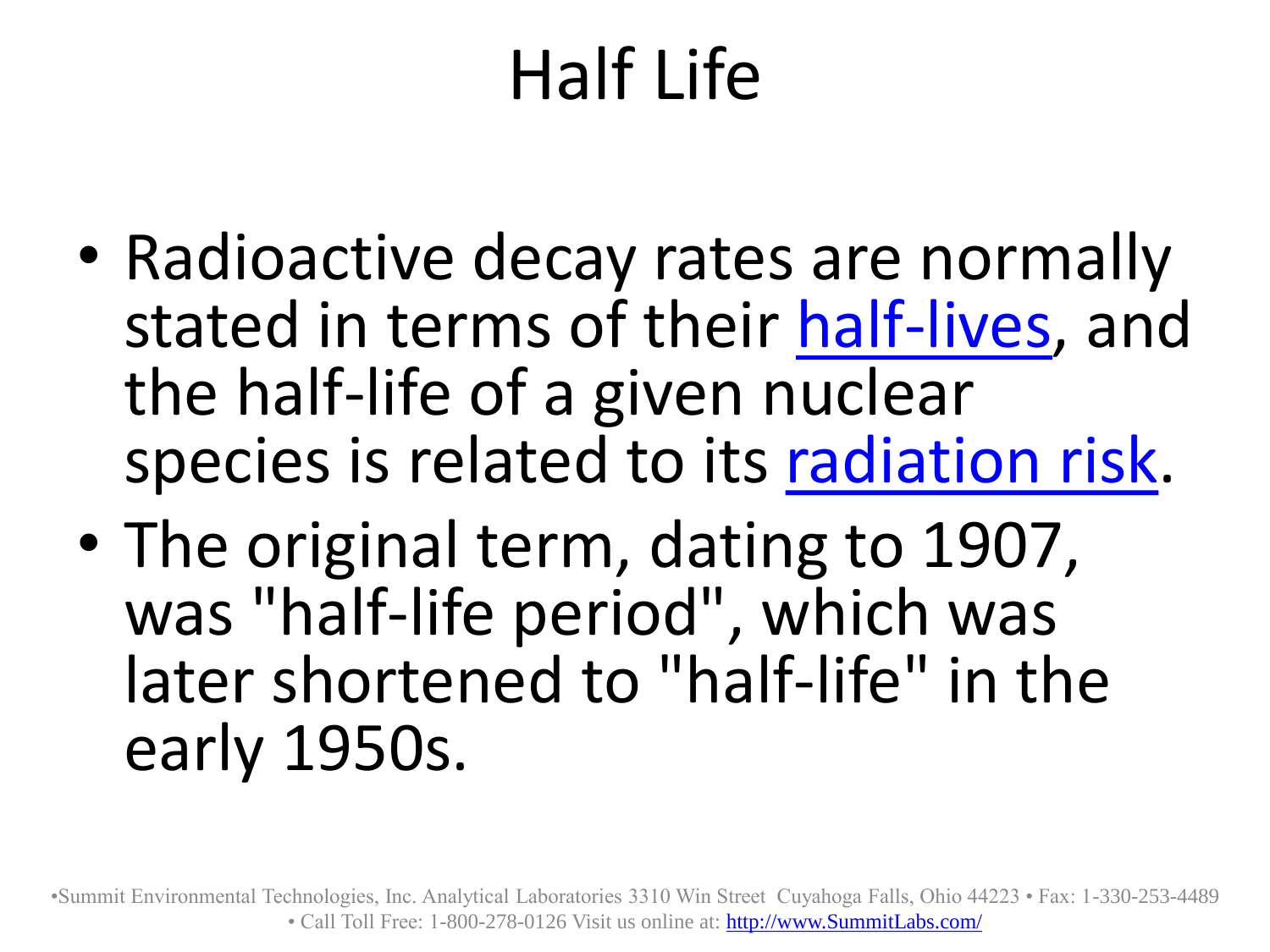#### The half-lives for some nuclides of interest

| <b>Symbol</b> | <b>Element</b>   | <b>Radiation</b> | <b>Half-Life</b>    |
|---------------|------------------|------------------|---------------------|
| $U-238$       | Uranium-238      | alpha            | 4,460,000,000 years |
| Th-234        | Thorium-234      | beta             | 24.1 days           |
| Pa-234        | Protactinium-234 | beta             | 1.17 minutes        |
| $U-234$       | Uranium-234      | alpha            | 247,000 years       |
| Th-230        | Thorium-230      | alpha            | 80,000 years        |
| <b>Ra-226</b> | Radium-226       | alpha            | $1,602$ years       |
| <b>Rn-222</b> | Radon-222        | alpha            | 3.82 days           |
| Po-218        | Polonium-218     | alpha            | 3.05 minutes        |
| Pb-214        | $Lead-214$       | beta             | 27 minutes          |
| <b>Bi-214</b> | Bismuth-214      | beta             | 19.7 minutes        |
| Po-214        | Polonium-214     | alpha            | 1 microsecond       |
| Pb-210        | $Lead-210$       | beta             | 22.3 years          |
| <b>Bi-210</b> | Bismuth-210      | beta             | 5.01 days           |
| Po-210        | Polonium-210     | alpha            | 138.4 days          |
| Pb-206        | Lead-206         | none             | stable              |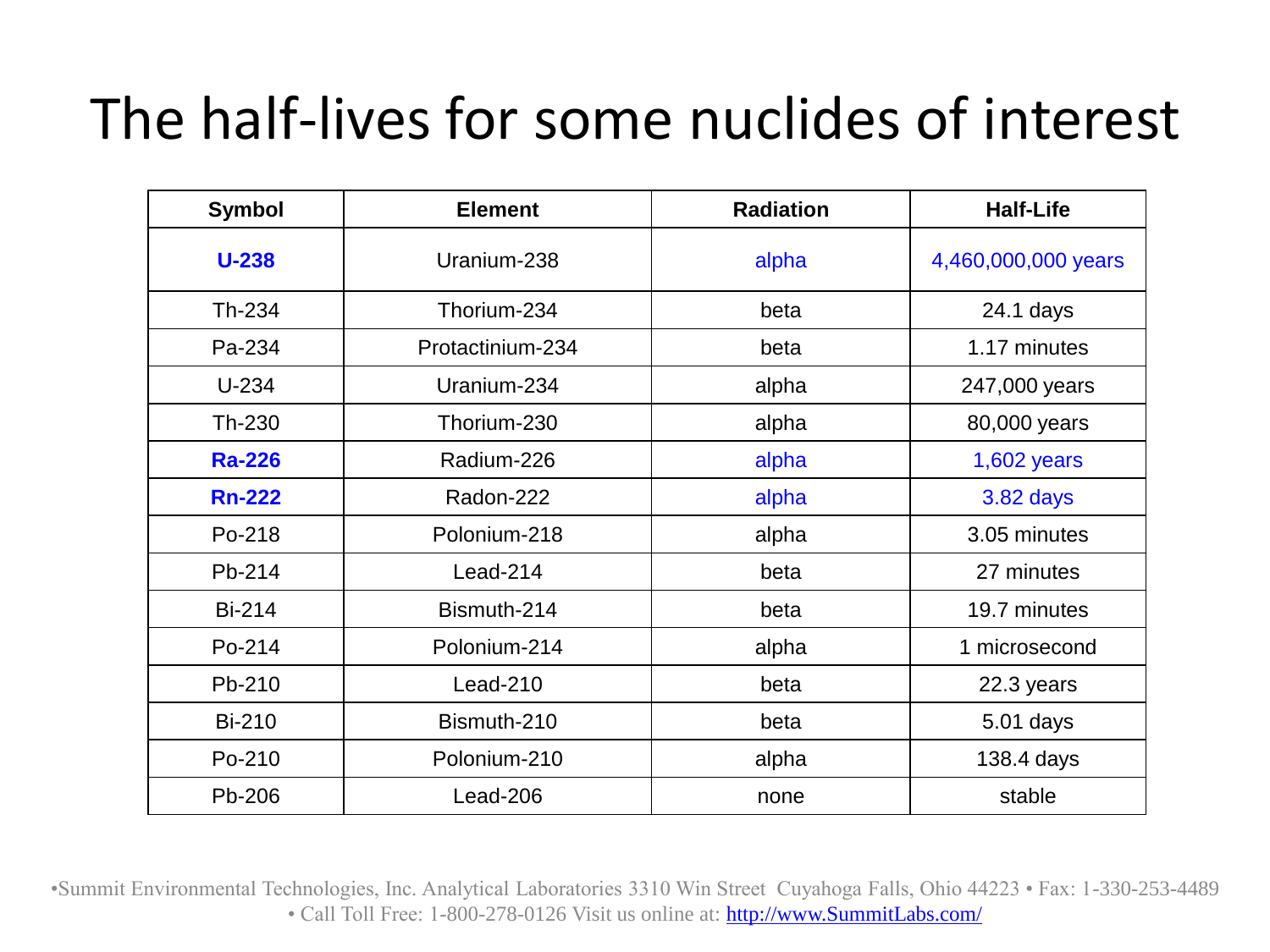

### • *Radioactivity* **in drinking water is not a new phenomenon, having been present to some extent for thousands of years.**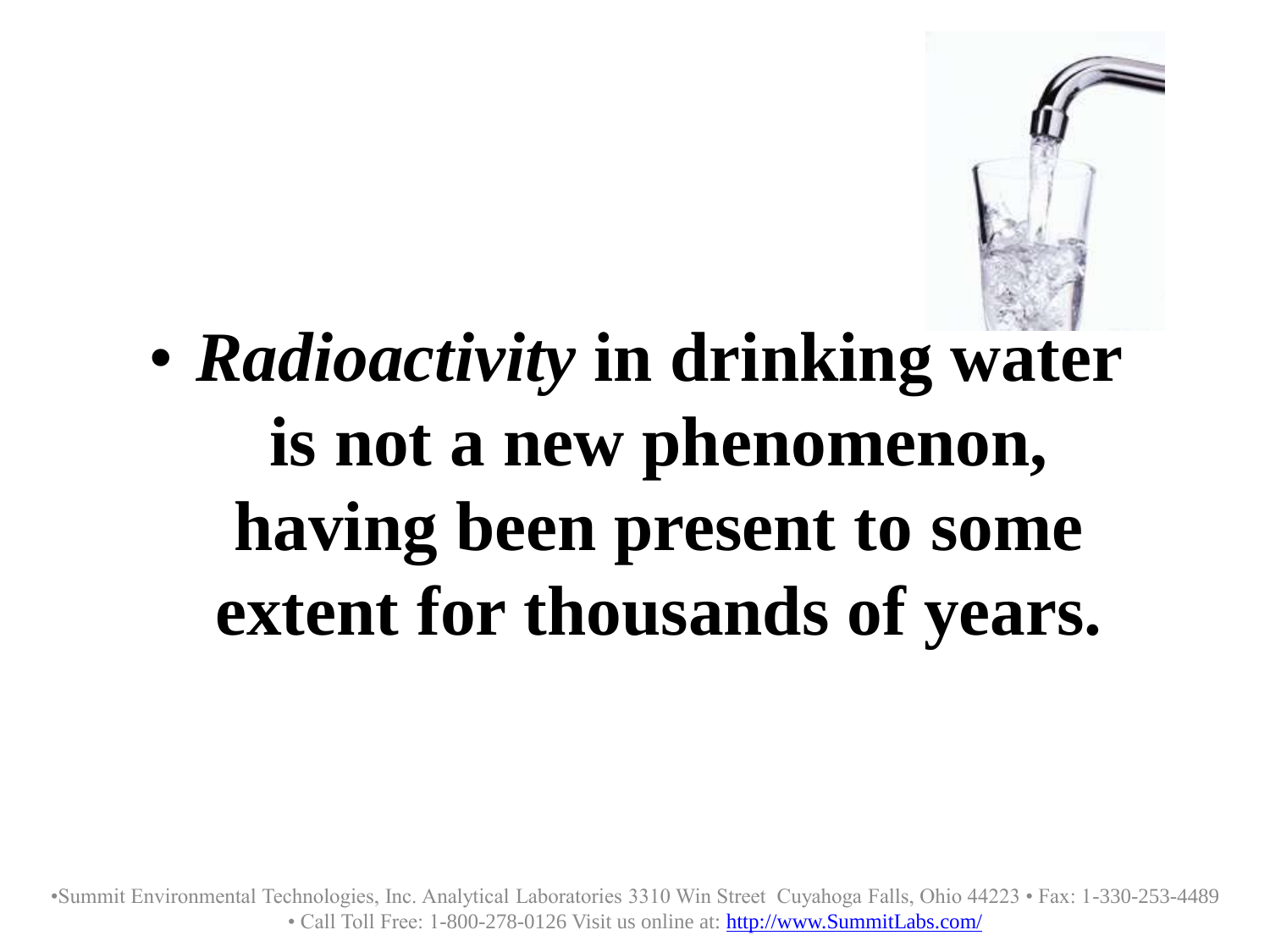• Radioactivity in drinking water comes from two sources, naturally occurring… and man made.

**Man made** radioactivity is usually found in surface waters… while **naturally occurring** radioactivity comes from bedrock.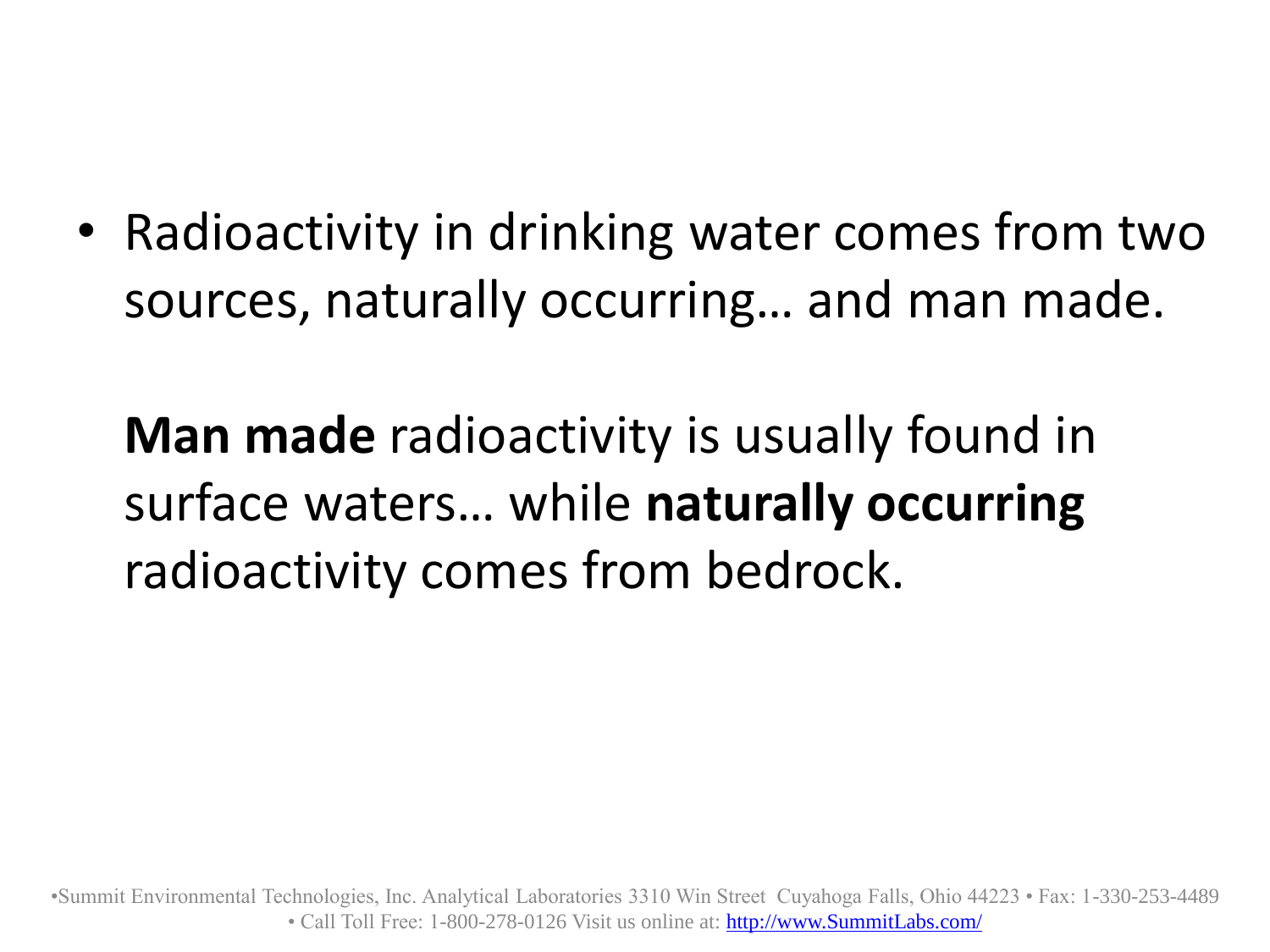- Radium-226 and radium-228 are natural groundwater contaminants that usually occur in trace quantities. At high exposure levels, radium-226 and radium-228 can cause bone cancer in humans and are believed to cause stomach, lung, and other cancers as well.
- Uranium is a naturally occurring radioactive contaminant found in both groundwater and surface water. At high exposure levels, uranium is believed to cause bone cancer and other cancers in humans.
- Gross Alpha emitters occur naturally as radioactive contaminants, but several come from manmade sources. They may occur in either groundwater or surface water. At high exposure levels, alpha emitters are believed to cause cancer in humans.
- Beta and photon emitters are primarily manmade radioactive contaminants associated with operating nuclear power plants, facilities that use radioactive material for research or manufacturing, or facilities that dispose of radioactive material. Some beta emitters occur naturally. Beta and photon emitters primarily occur in surface water. At high exposure levels, beta and photon emitters are believed to cause cancer in humans.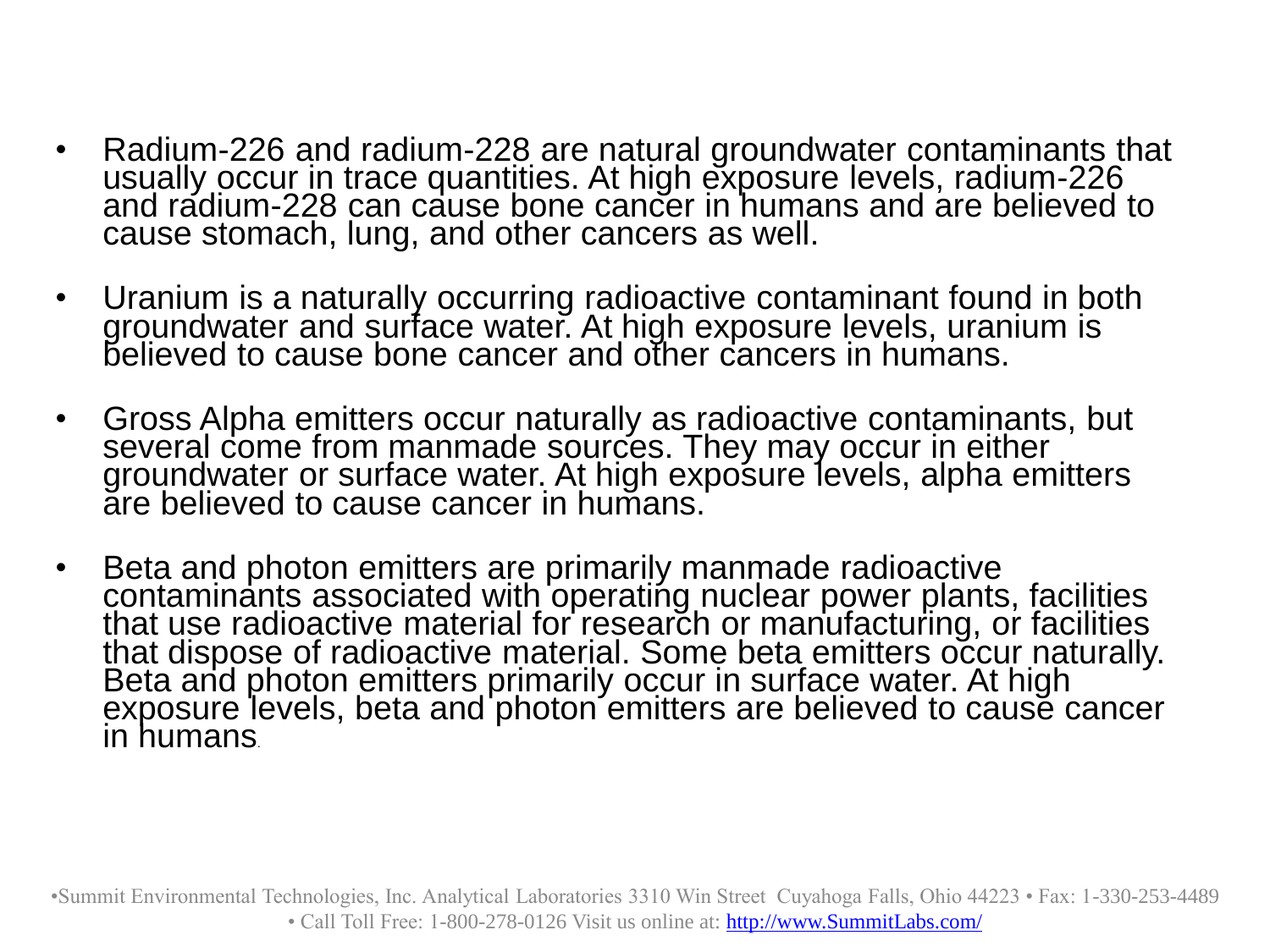#### Alpha, Beta, and Gamma



• **Alpha ,Beta, and Gamma could be analyzed into three distinct species by either a magnetic field or an electric field.**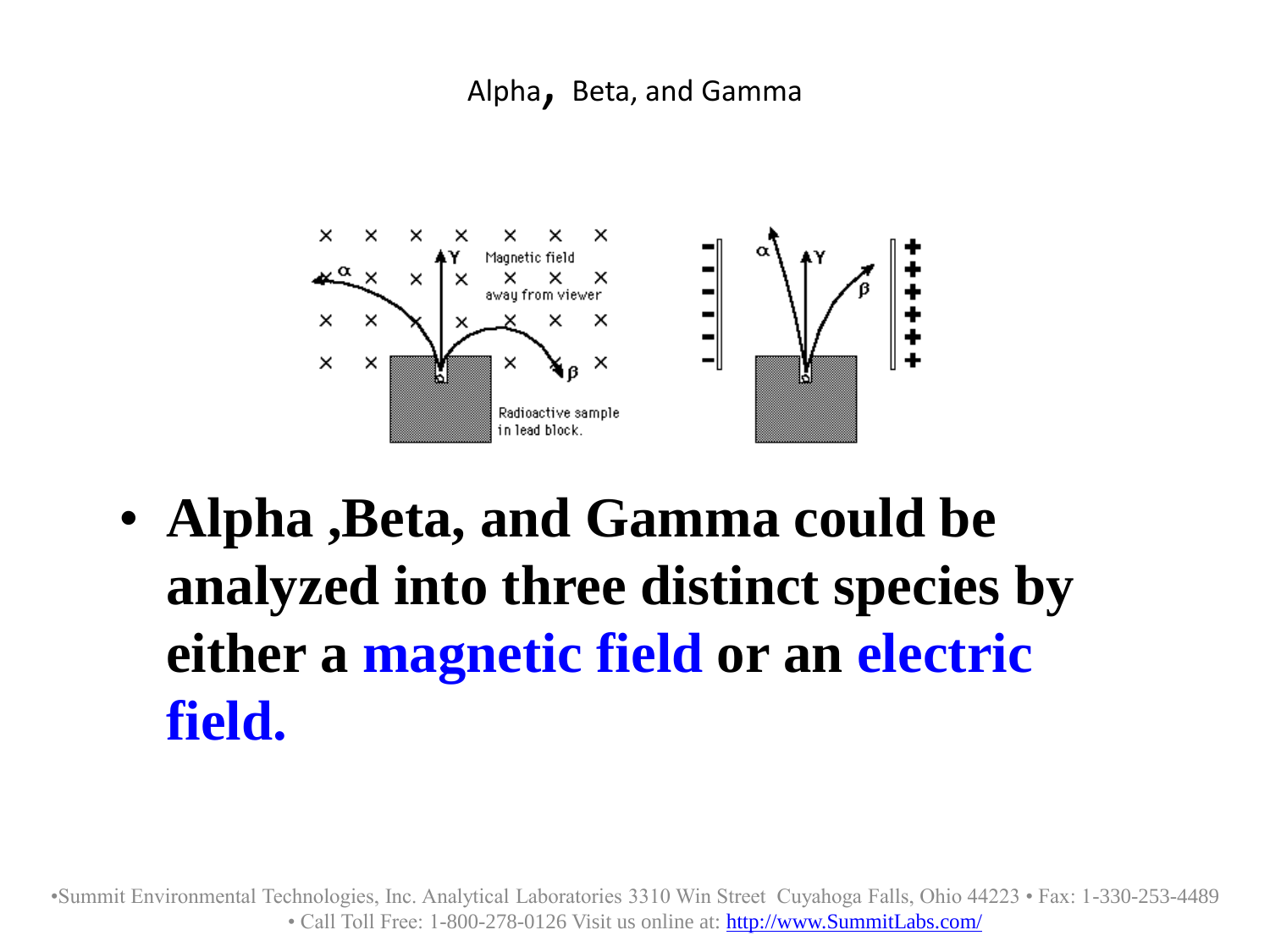Instruments used by Summit Labs

• Gas-Proportional Counter (gross alpha/gross beta,Ra-226, Ra-28, U)

• Scintillation Counter (Ra-226)

• Liquid-Scintillation Counter (Radon)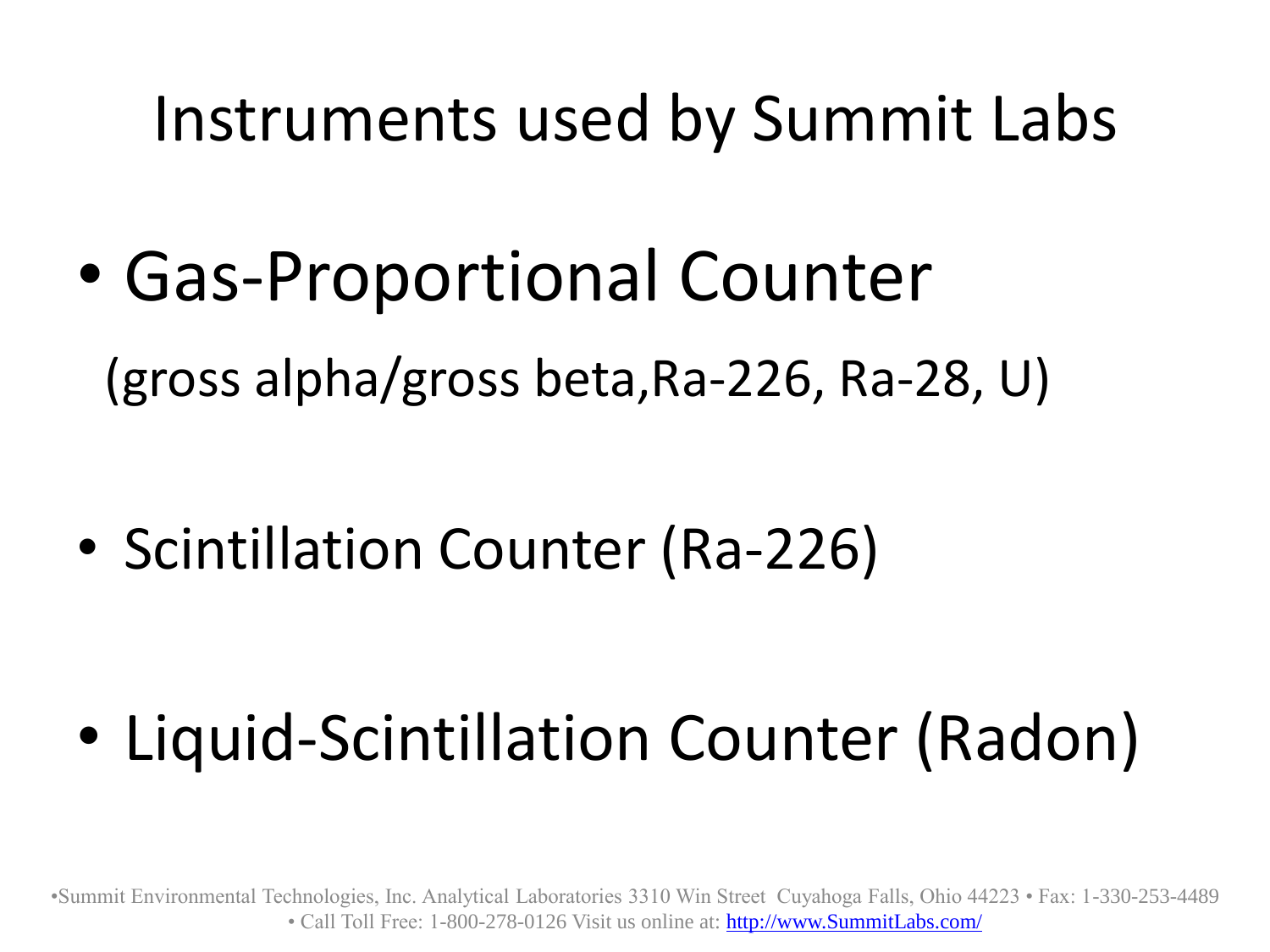# Units:

- 1) Disintegration count per second
- 2) Becquerel one disintegration per second (Bq)
- 3) Curie– 37 billion disintegrations per second (pCi)
- 4) pCi/l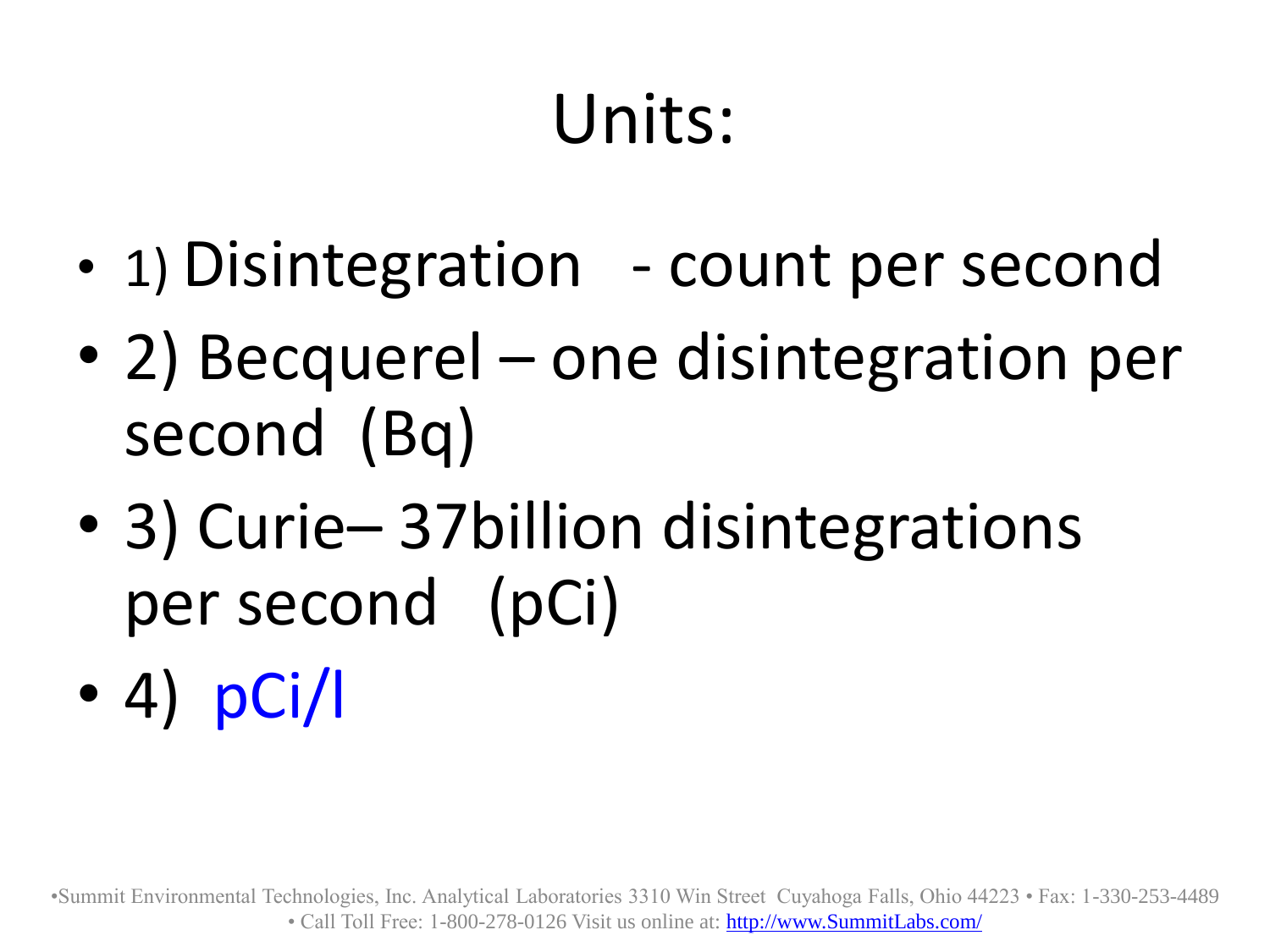### Required Detection Limits and MCL

• Contaminant Detection Limit MCL

• Gross Alpha 3 pCi/l (except U and Radon) 15 pCi/l Gross Beta 4 pCi/l ( Beta and photon emitters) 4mrem/year • Ra-226 1 pCi/l • Ra-228 1 pCi/l • Ra-226+Ra-228 5 pCi/l • Uranium 2 pCi/l 30 pCi/l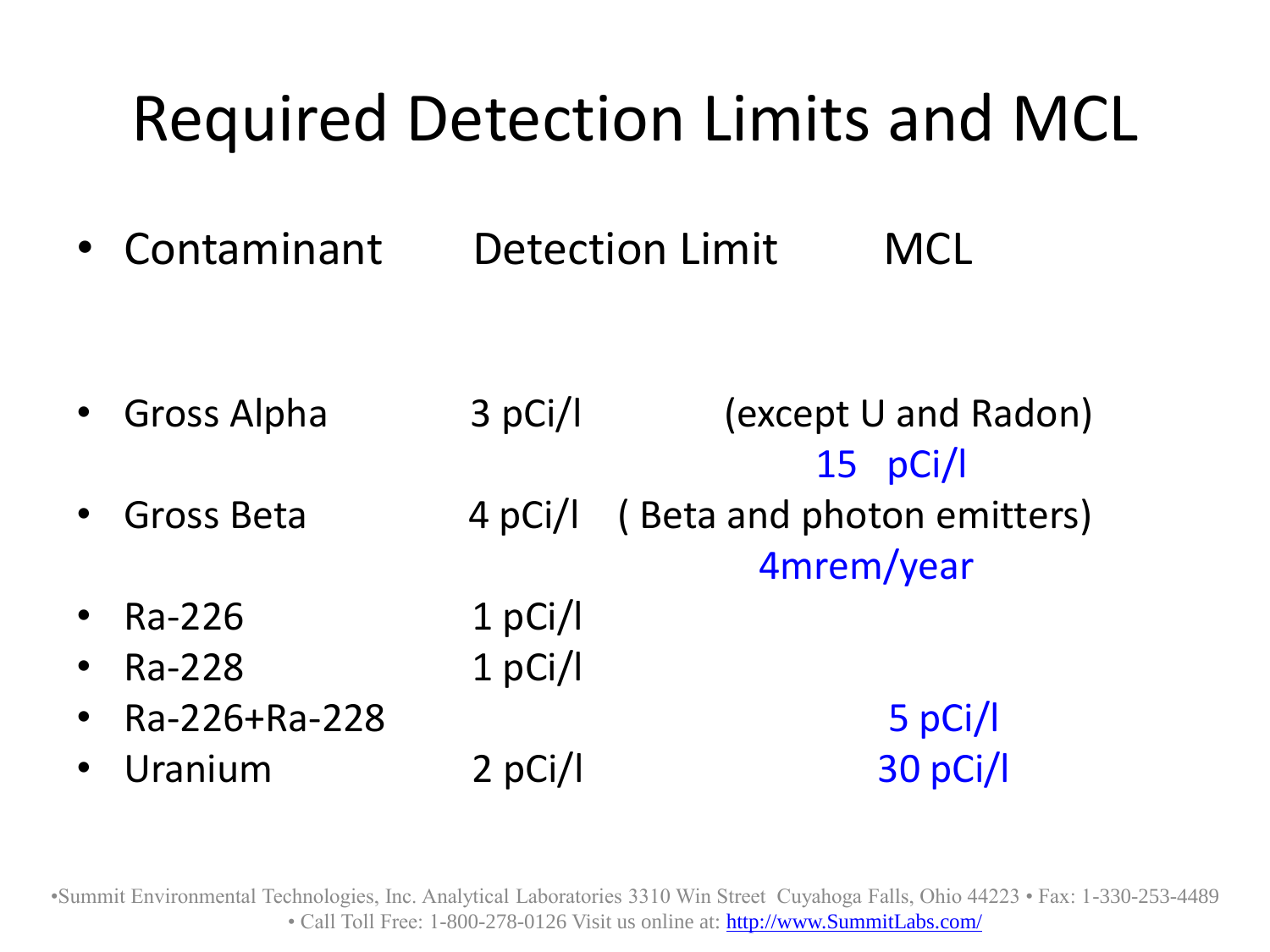### Dose:

- Rad- energy absorbed by tissue that is exposed to radioactivity.
- Rem combines the amount of radiation exposure (Rad) with its alleged impact on health.

#### • Concentration=4mrem/yer

4mrem/yr/(2L/d x 365.25d/yr x2.29x10(-5)mrem/pCi)=239 pCi/L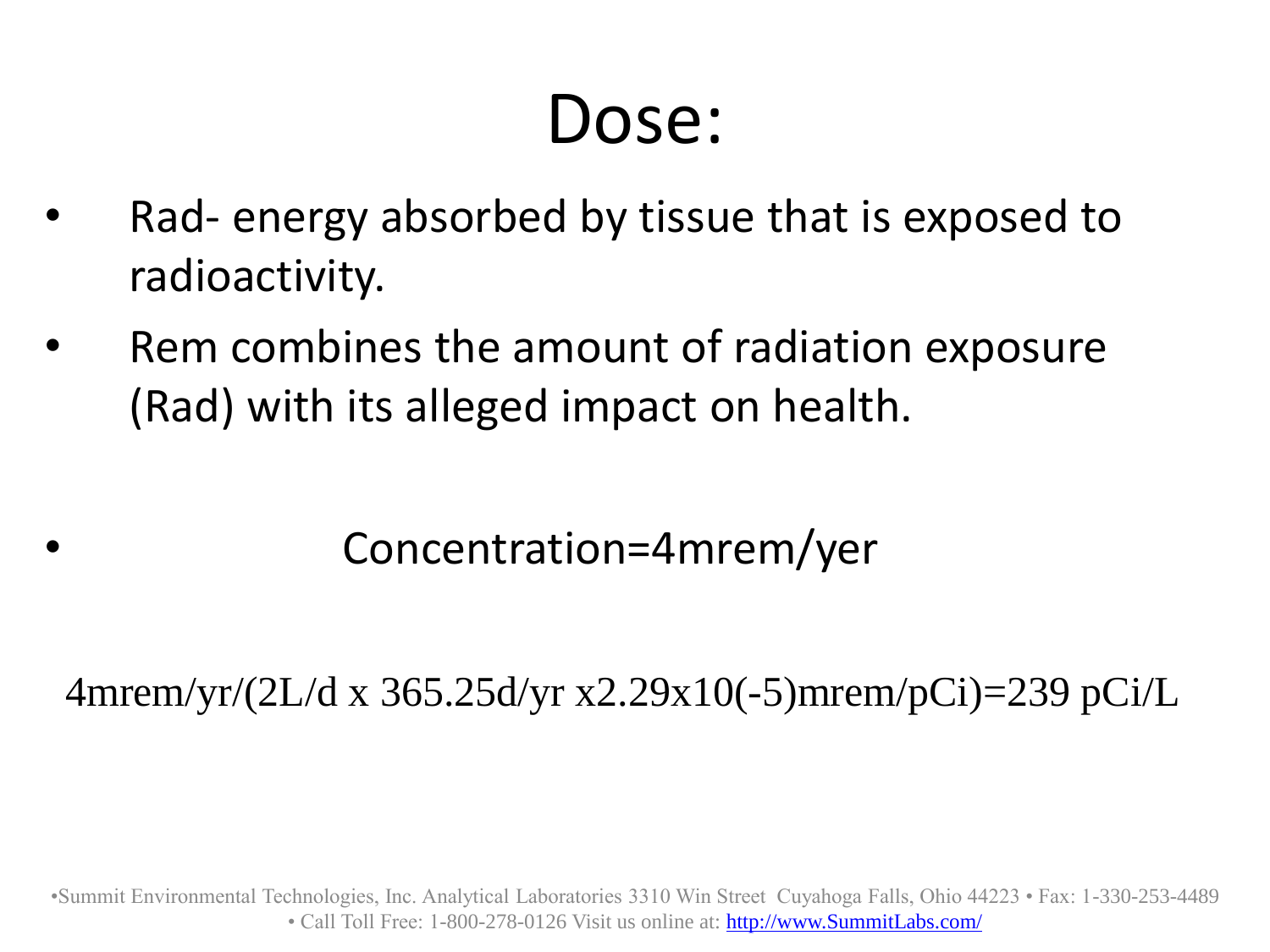#### Sample Collection, Preservation and Handling

- Collect samples in 1 gallon plastic containers.
- It is recommended that samples be preserved at the time of collection by adding…
- Enough 1N HNO3 to the sample to bring it to pH 2

If samples are to be collected without preservation, they should be brought to the laboratory within 5 days, then preserved and held in the original container for a minimum of 16 hours before analysis.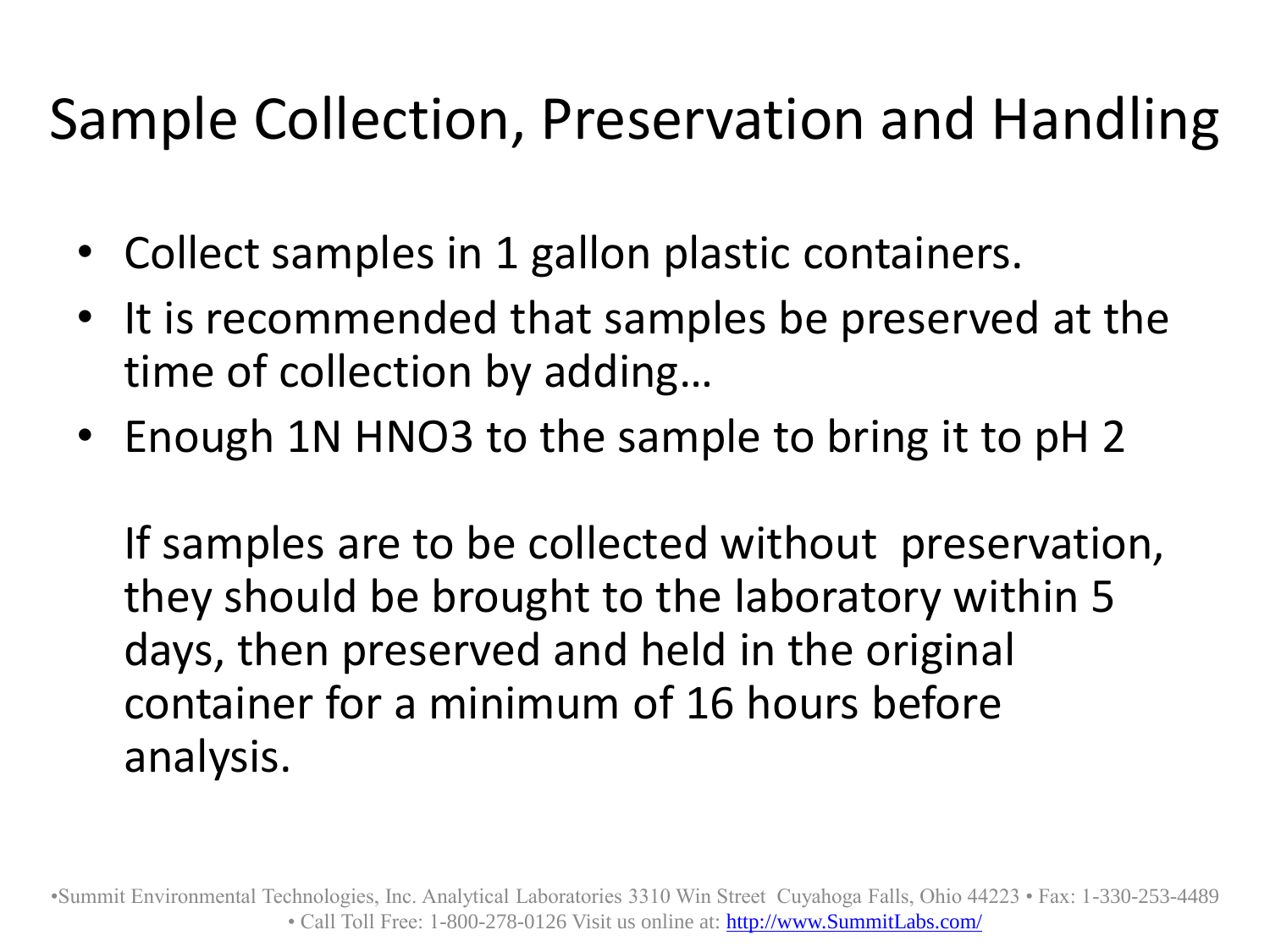# Holding time

• The correct holding time for gross alpha, Ra-226 and Ra-228, and uranium is 6 months (see Manual for the Certification of Laboratories Analyzing Drinking Water EPA 815-B-97-001, March 1997 Criteria and Procedures Quality Assurance); however, for annual compositing of 3 radionuclide samples, the holding time is 12 months. This confusion was the result of a mismatch between the certification manual and the regulation. A footnote was added to the March 1997 edition of the certification manual, which acknowledged the conflict and stipulated a 12 month holding time for a composite. Therefore, systems can composite radionuclide samples during the initial monitoring period for up to one year.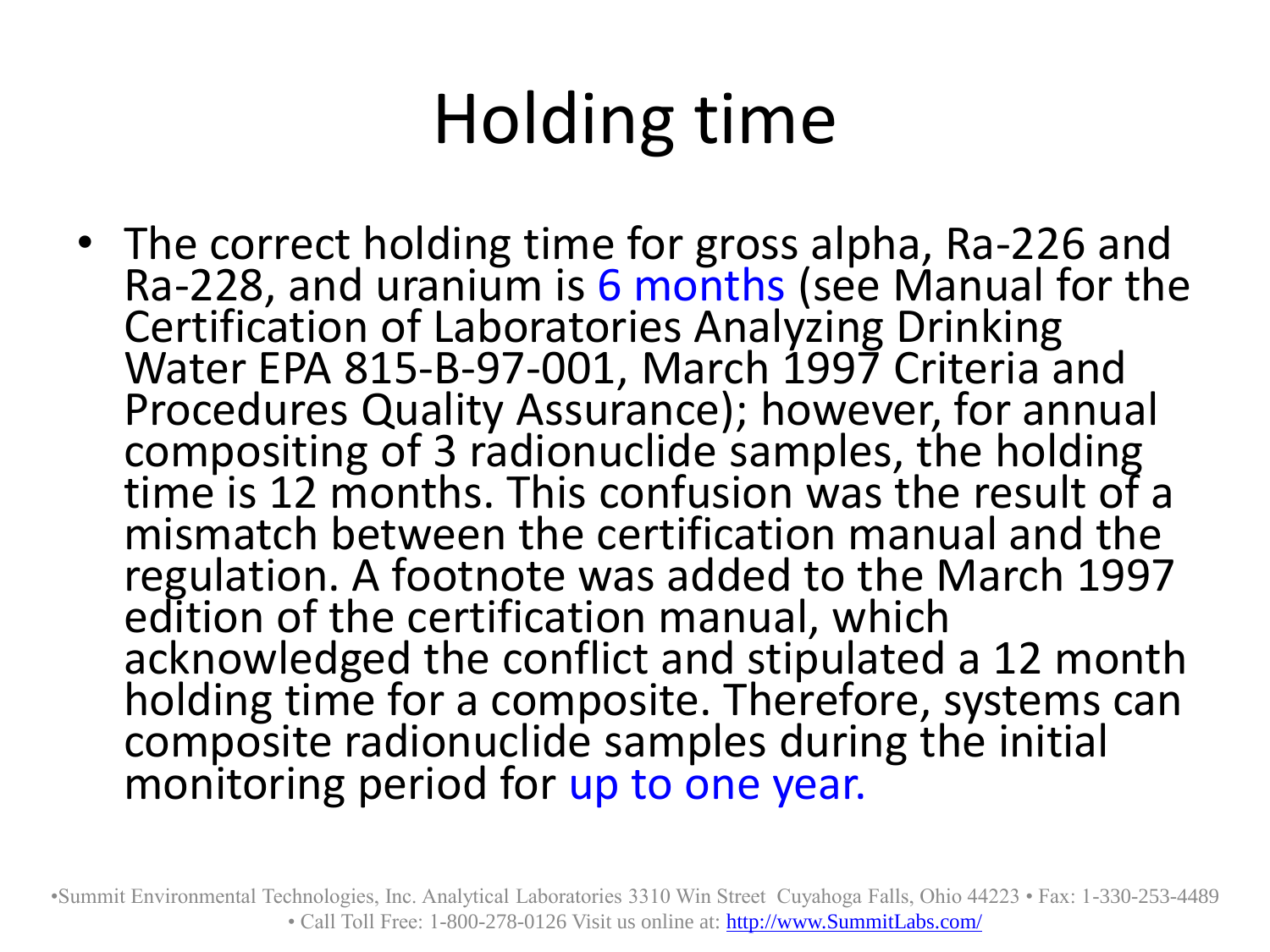#### Methods For Analysis of Drinking Water

- Gross Alpha (EPA 900.0)
- Gross Beta (EPA 900.0)
- Radium 226 (EPA 903.0)
- Radium 228 (EPA 904.0)
- Uranium (EPA 908.0)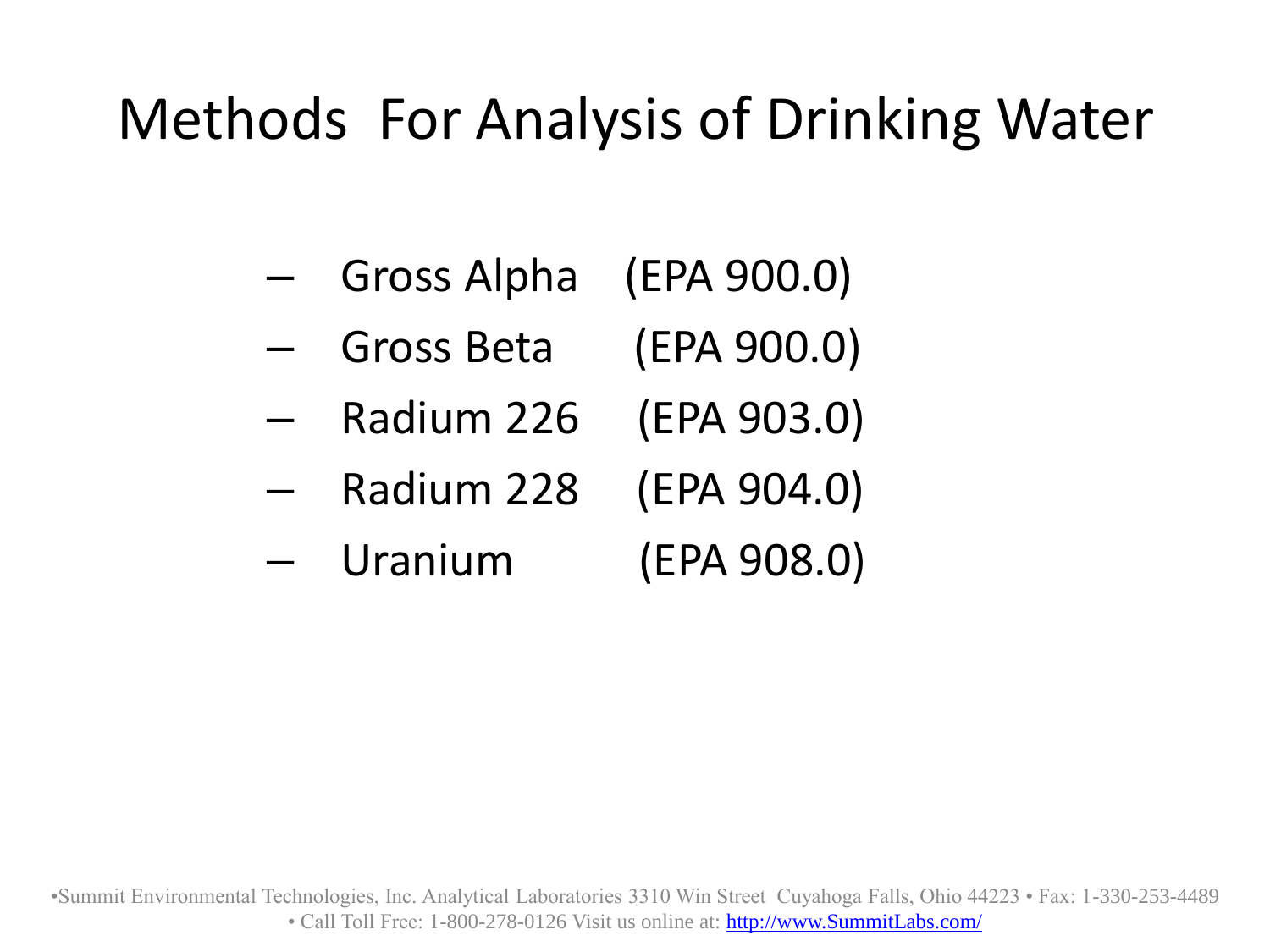# Methods Summary

- 900.0 Method Summary
- 1) Gross Alpha/Beta (evaporation) 100 ml acidified sample evaporated to 20 ml and quantitatively transfer on the pre-weight planchet.
- 903.0 Method Summary
- 1)1 L acidified sample. Ra-226 is co-precipitated with Ba as Sulfate
- 2) Precipitate is separated from sample matrix and supernate is discarded
- 904.0 Method Summary
- 1) 1 L acidified sample. Ra-228 is co-precipitated with Ba and Pb as Sulfate
- 2) The (Ba-Ra)SO4 precipitate is dissolved in basic EDTA. The progeny, Ac-228, is chemically separated from its parent by repeatedly forming the (Ba-Ra)SO4
- 3) Ac-228 is then separated from Ra-228 by precipitation as a OH.(save supernate)
- 4)This is the end of ingrowth and beginning of Ac-228 decay.
- 5)Ac-228 is co-precipitated with Y as Ac-Y2(c2O4)3
- Counted on a low-background Alpha/Beta gas proportional counter.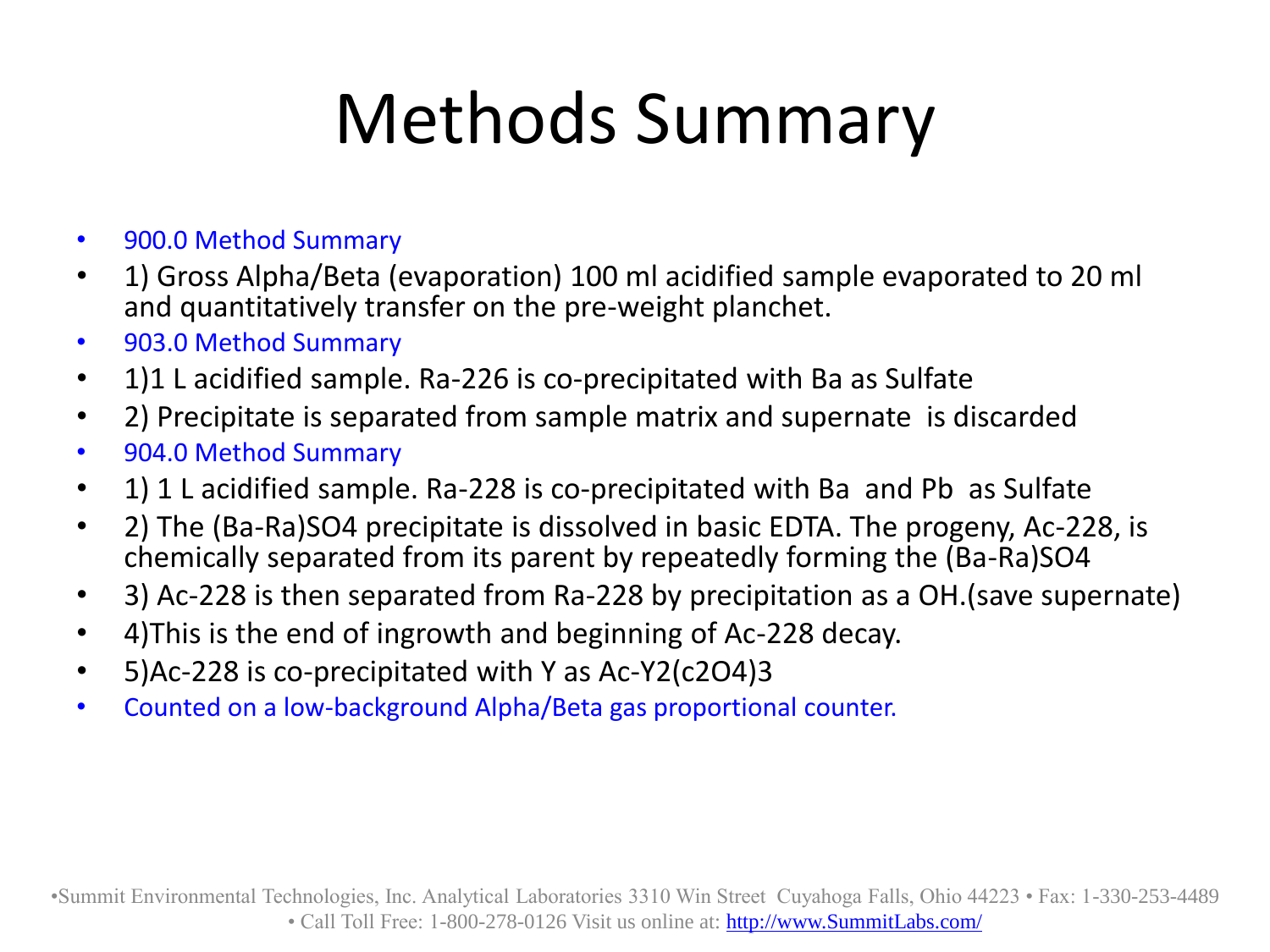# DATA EVALUATION

- RANDOM Uncertainties: Includes the radioactive decay process itself, random timing uncertainties, variations in collection, sample preparation, positioning of the sample at the detector, etc. The list is nearly endless.
- SYSTMATIC Uncertainties: can be considered to be conceivable sources of inaccuracy which are biased and not subject to random fluctuations and those which may be due to random cause but cannot be or are not assessed by statistical methods.
- QA /QC data are key in defining the level of uncertainty.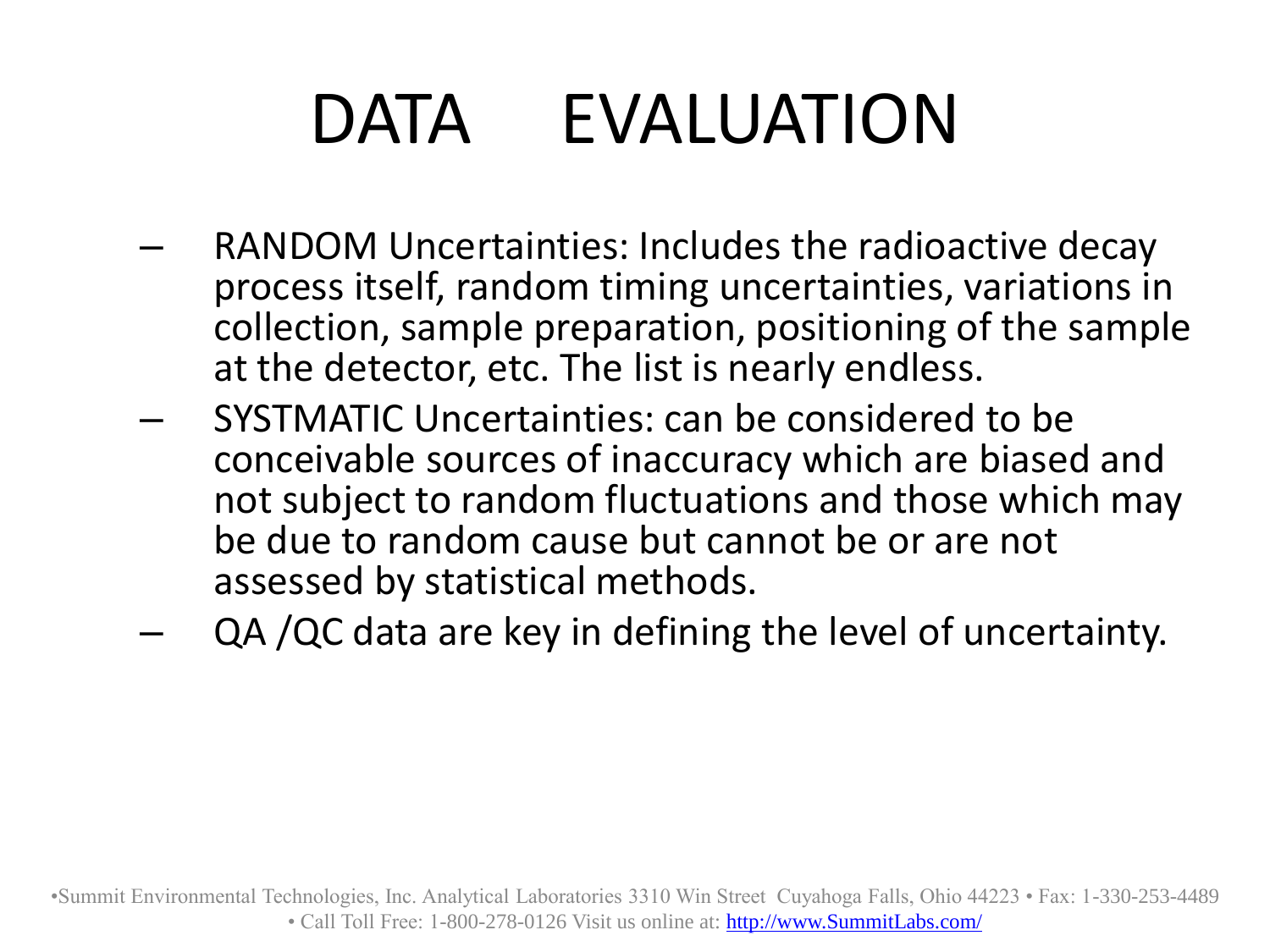# QA /QC

• Blank- Instrument Background Trip blank

- Method Blank
- 1) Duplicates Extra sample taken from same place, analyzed independently to document sampling precision.
- 2) Matrix Duplicate Intralaboratory split sample used to document method precision in a given matrix.
- 3) LCS- Spike- Known activity/nuclide addition to deionized water.
- 4) Matrix Spike- Known activity/nuclide addition to sample aliquot prior to preparation to document bias in a given matrix. (Matrix interference)
- 5) Matrix Spike Duplicate- Intralaboratory split sample with known additions prior to preparation to document precision and bias.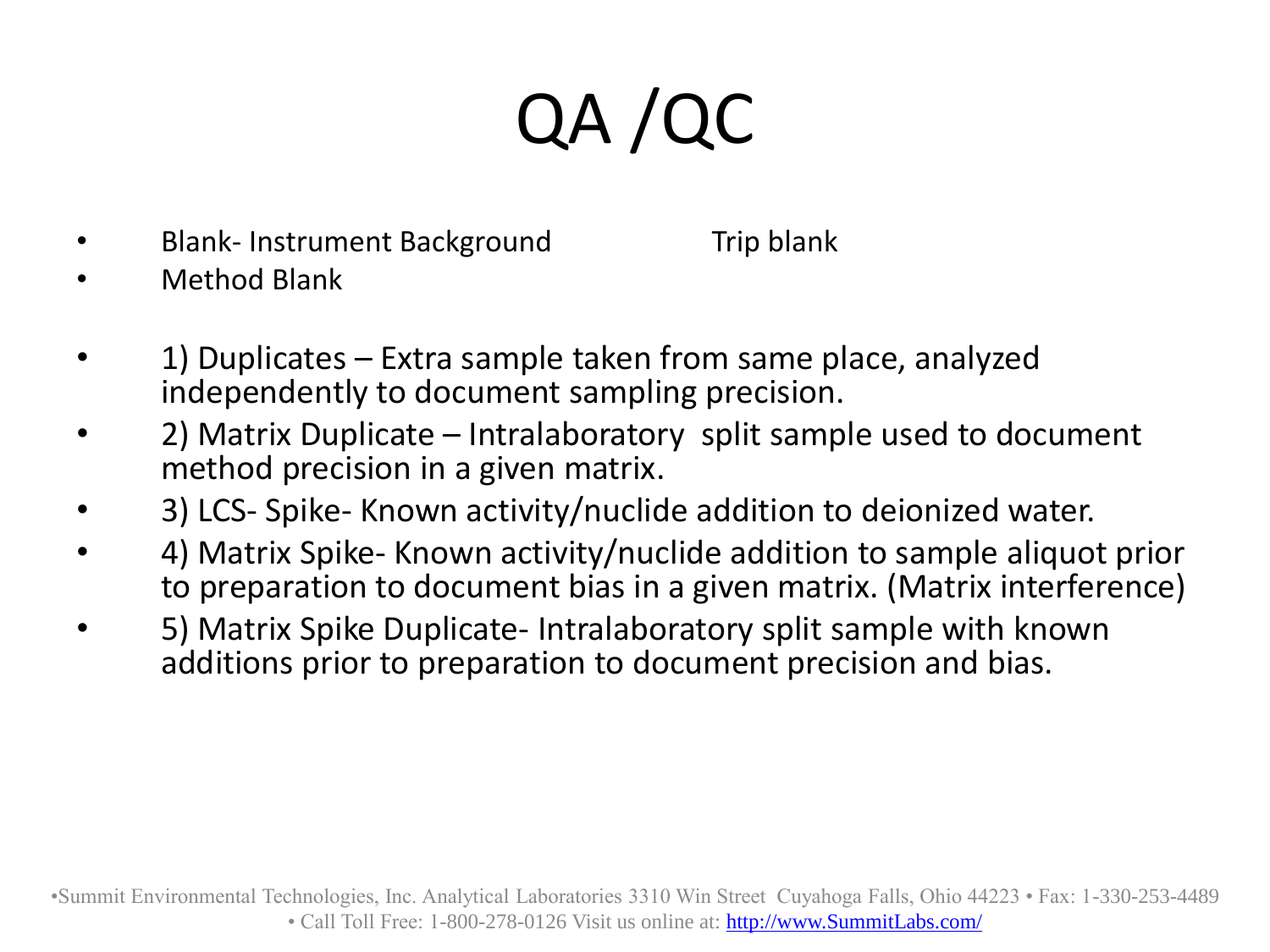# Conclusion

- A gross alpha test is the first step in determining the level of radioactivity in drinking water.
- If gross alpha activity is less than 5 pCi/l no further action is required.
- If gross alpha activity is greater than 5 but less than 15 pCi/l testing for Radium 226 and 228 is required.
- If gross alpha activity is greater than 15 pCi/l testing for Uranium is required.
- If gross beta activity is greater than 50 pCi/l than testing for the individual nuclides is required.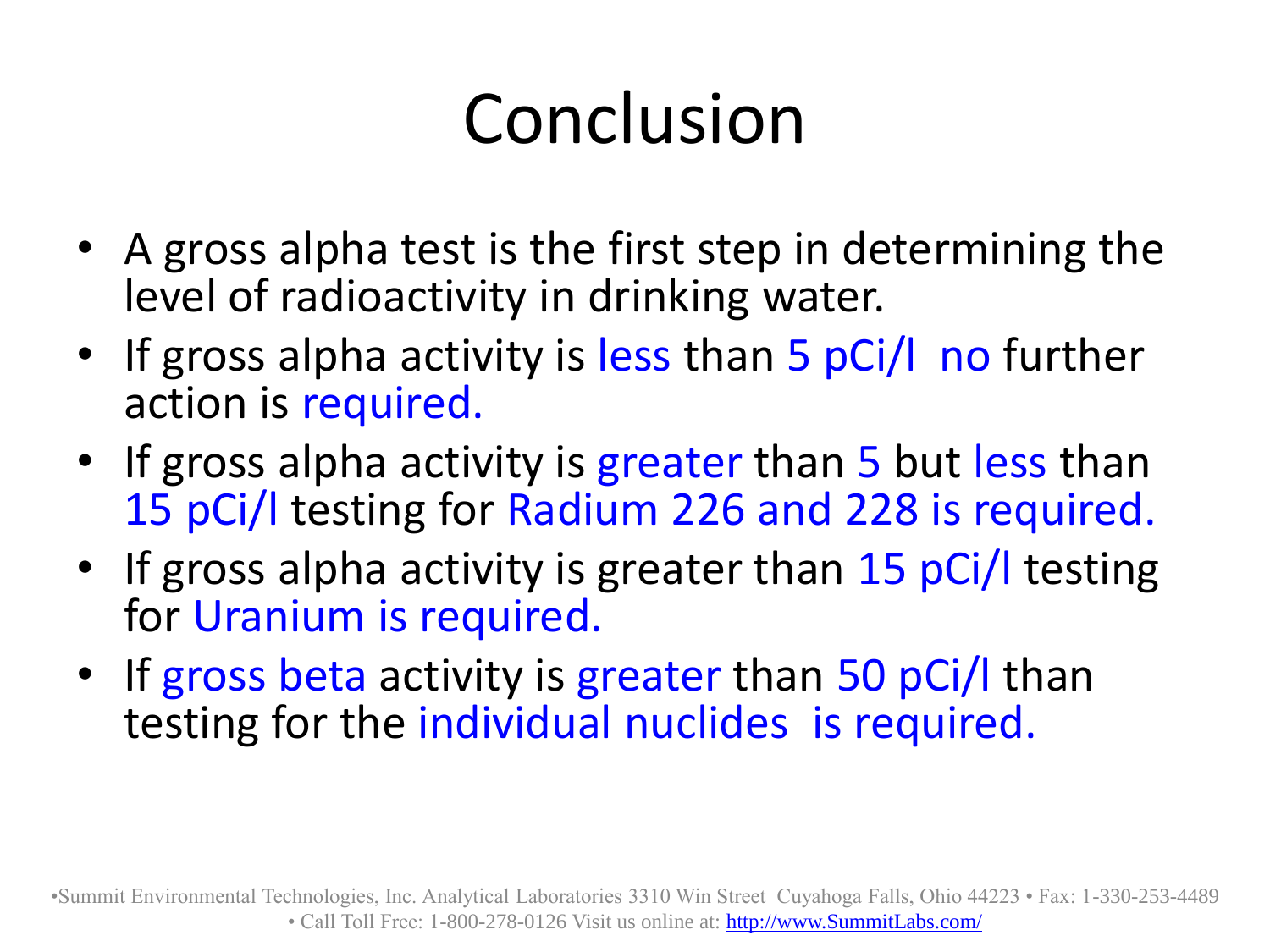#### • **Thank you for your attention!**